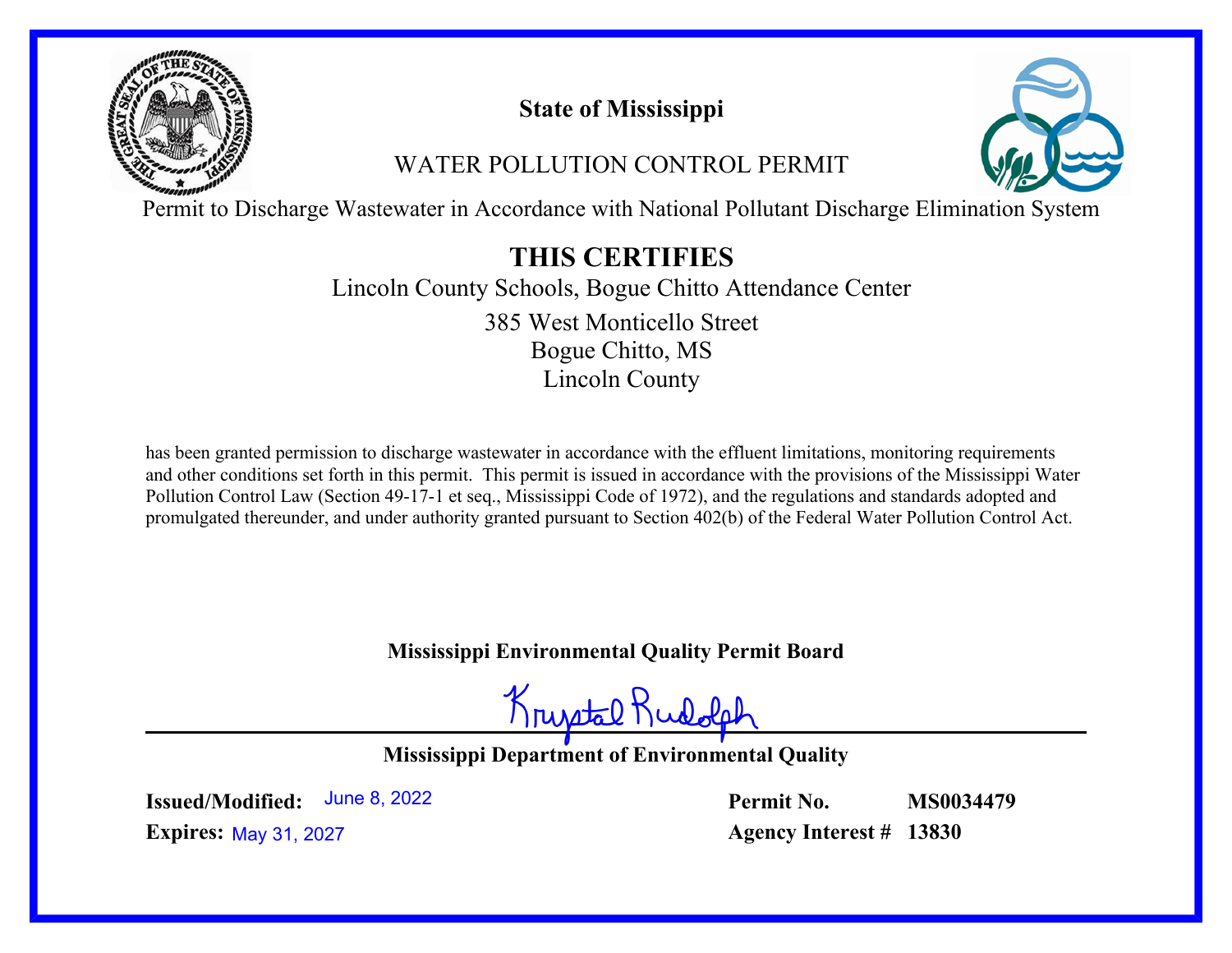## **Table of Contents**

| <b>Other Relevant Documents:</b> |  |
|----------------------------------|--|

**Commercial NPDES Permit Application**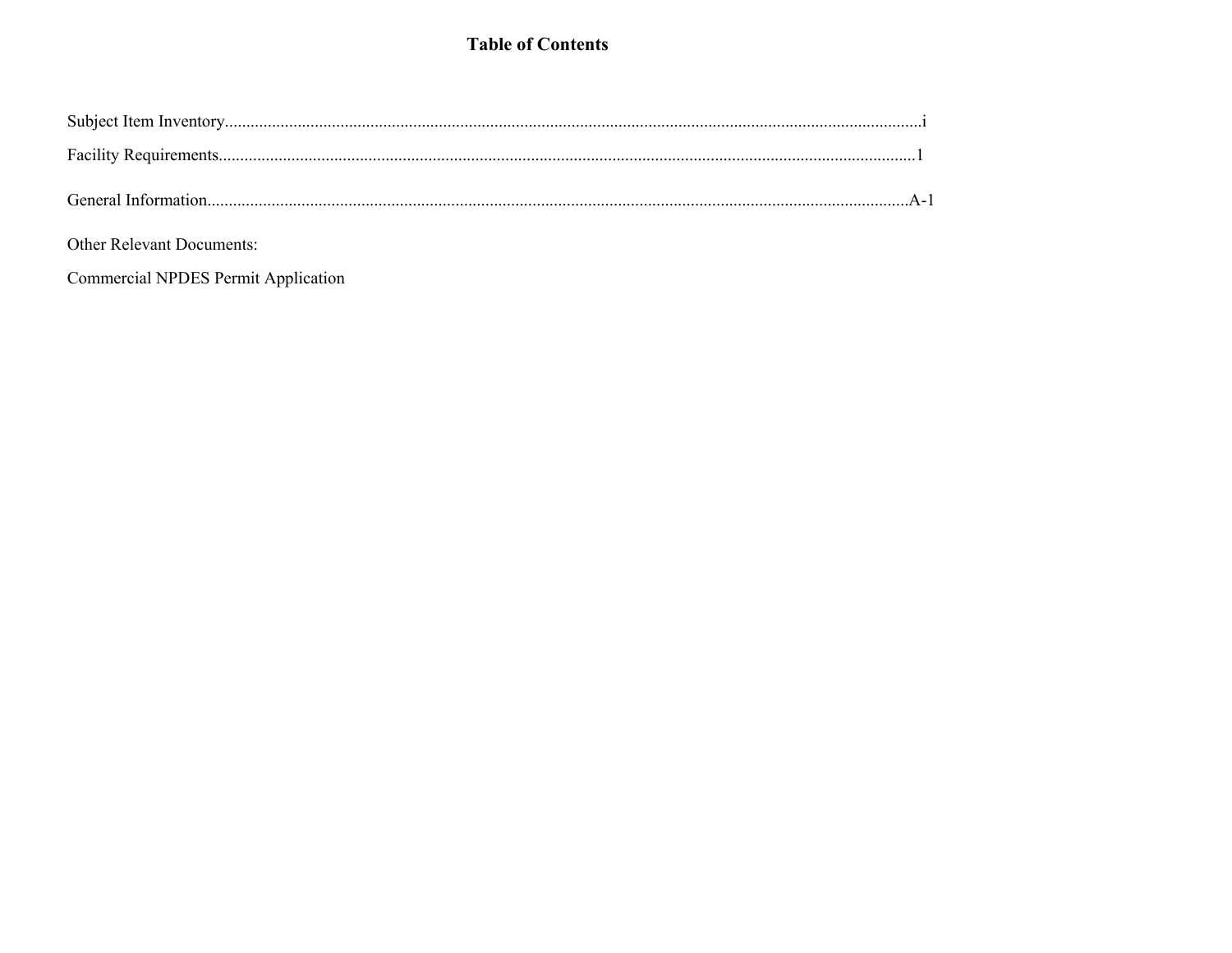Activity ID No.: PER20220001 Permit Number: MS0034479 Subject Item Inventory Lincoln County Schools, Bogue Chitto Attendance Center

## **Subject Item Inventory:**

| ID           | <b>Designation</b> | <b>Description</b>                |
|--------------|--------------------|-----------------------------------|
| AI13830      | MS0034479          |                                   |
| <b>RPNT1</b> | MS0034479-001      | Outfall 001 (Domestic Wastewater) |

#### **Receiving Stream Relationships:**

| <b>Subject Item</b>                     | Relationship    | <b>Receiving Stream</b> |
|-----------------------------------------|-----------------|-------------------------|
| AI 13830                                | Discharges Into | <b>Unnamed Creek</b>    |
|                                         | Then Into       | Big Creek               |
|                                         | Then Into       | Bogue Chitto            |
| RPNT1 Outfall 001 (Domestic Wastewater) | Discharges Into | <b>Unnamed Creek</b>    |
|                                         | Then Into       | <b>Big Creek</b>        |
|                                         | Then Into       | Bogue Chitto            |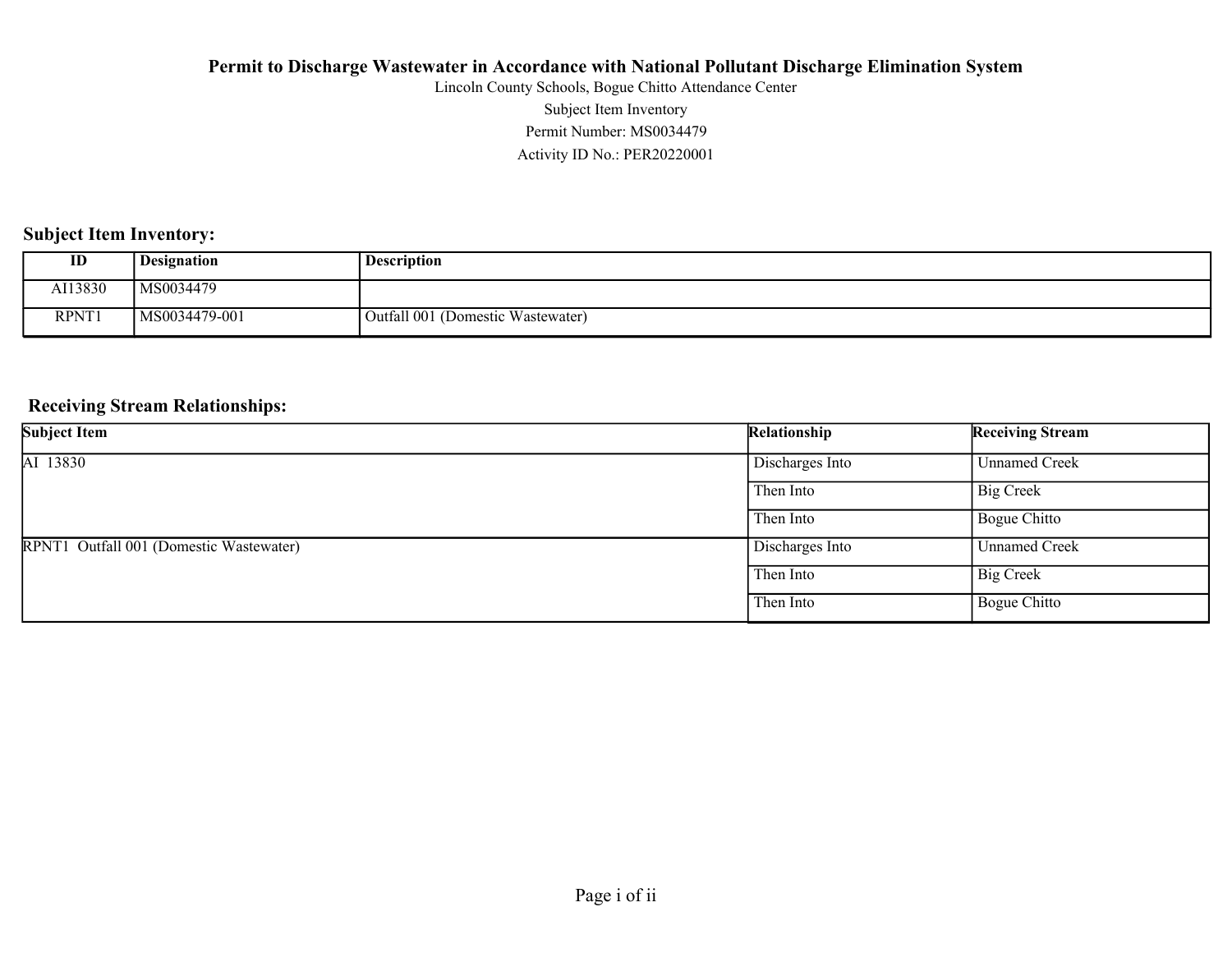Activity ID No.: PER20220001 Permit Number: MS0034479 Subject Item Inventory Lincoln County Schools, Bogue Chitto Attendance Center

| <b>KEY</b>                                   |                                   |
|----------------------------------------------|-----------------------------------|
| $ ACT = Activity$                            | $AI = Agency Interest$            |
| $AREA = Area$                                | $CONT = Control$ Device           |
| CAFO = Concentrated Animal Feeding Operation | $IA = Insignificant Activity$     |
| $EQPT = Equipment$                           | $MAFO = Animal Feeding Operation$ |
| $IMPD = Important$                           | $PCS = PCs$                       |
| $RPNT = Release Point$                       | $TRMT = Treatment$                |
| WDPT = Withdrawal Point                      |                                   |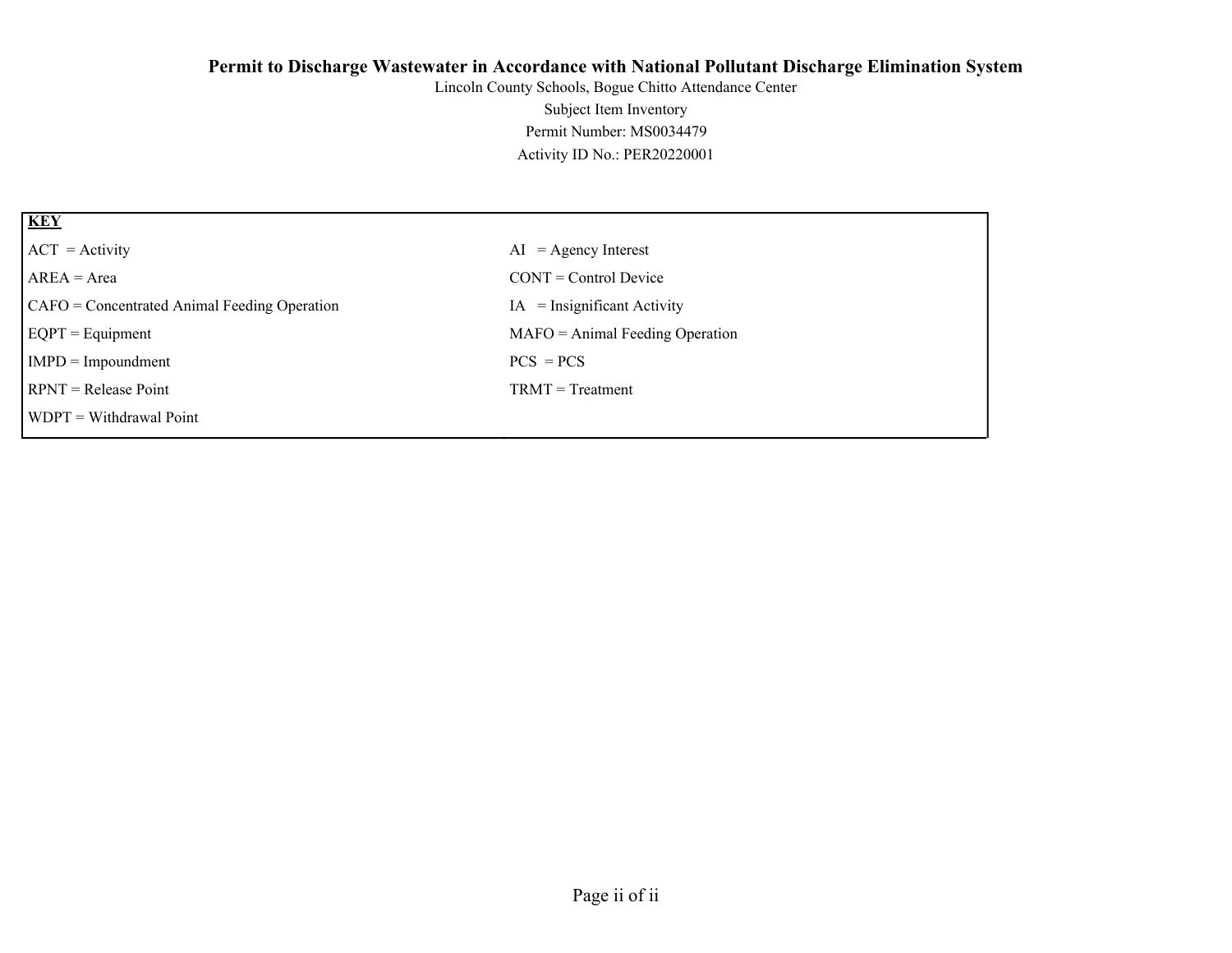## **EFFLUENT LIMITATIONS AND MONITORING REQUIREMENTS**

### **Subject Item: Outfall 001 (Domestic Wastewater)**

#### **RPNT00000000001: MS0034479-001**

Such discharges shall be limited and monitored by the permittee as specified below:

|                                                                     | <b>Discharge Limitations</b>          |                                                |                                             |                                      |                                      |                                      |                                       | <b>Monitoring Requirements</b> |                           |                        |
|---------------------------------------------------------------------|---------------------------------------|------------------------------------------------|---------------------------------------------|--------------------------------------|--------------------------------------|--------------------------------------|---------------------------------------|--------------------------------|---------------------------|------------------------|
| <b>Parameter</b>                                                    | Quantity /<br>Loading<br>Average      | Quantity /<br><b>Loading</b><br><b>Maximum</b> | Quantity/<br><b>Loading</b><br><b>Units</b> | Quality /<br>Conc.<br><b>Minimum</b> | Quality /<br>Conc.<br>Average        | Quality /<br>Conc.<br><b>Maximum</b> | Quality /<br>Conc.<br><b>Units</b>    | <b>Frequency</b>               | <b>Sample Type</b>        | Which<br><b>Months</b> |
| Chlorine, total residual<br>Effluent                                | ******                                | ******                                         | ******                                      | 0.1<br>Minimum                       | ******                               | 1.0<br>Maximum                       | mg/L                                  | 3 Times per<br>Week            | <b>Grab Sampling</b>      | Jan-Dec                |
| E coli<br>Effluent                                                  | ******                                | ******                                         | ******                                      | ******                               | 126<br>Maximum<br>Monthly<br>Average | 410                                  | # of<br>Daily Maximum colonies/100 ml | Semiannually                   | <b>Grab Sampling</b>      | Jan-Dec                |
| Flow<br>Effluent                                                    | 0.01<br>Maximum<br>Monthly<br>Average | Report<br>Daily Maximum per Day                | <b>Million Gallons</b>                      | ******                               | ******                               | ******                               | ******                                | 3 Times per<br>Week            | Instantaneous<br>Sampling | Jan-Dec                |
| Oxygen Demand,<br>biochemical, 5-day<br>(20)<br>degreeC<br>Effluent | 2.5<br>Maximum<br>Monthly<br>Average  | 3.8<br>Daily Maximum                           | pounds per day                              | ******                               | 30<br>Maximum<br>Monthly<br>Average  | 45<br>Daily Maximum                  | mg/L                                  | Semiannually                   | 8-hr Composite            | Jan-Dec                |
| Oxygen, dissolved<br><b>In Aeration Unit</b>                        | ******                                | ******                                         | ******                                      | Report<br>Minimum                    | ******                               | Report<br>Maximum                    | mg/L                                  | 3 Times per<br>Week            | <b>Grab Sampling</b>      | Jan-Dec                |
| pH<br>Effluent                                                      | ******                                | ******                                         | ******                                      | 6.0<br>Minimum                       | ******                               | 9.0<br>Maximum                       | <b>SU</b>                             | 3 Times per<br>Week            | <b>Grab Sampling</b>      | Jan-Dec                |
| pH<br><b>Influent</b>                                               | ******                                | ******                                         | ******                                      | Report<br>Minimum                    | ******                               | Report<br>Maximum                    | SU                                    | 3 Times per<br>Week            | <b>Grab Sampling</b>      | Jan-Dec                |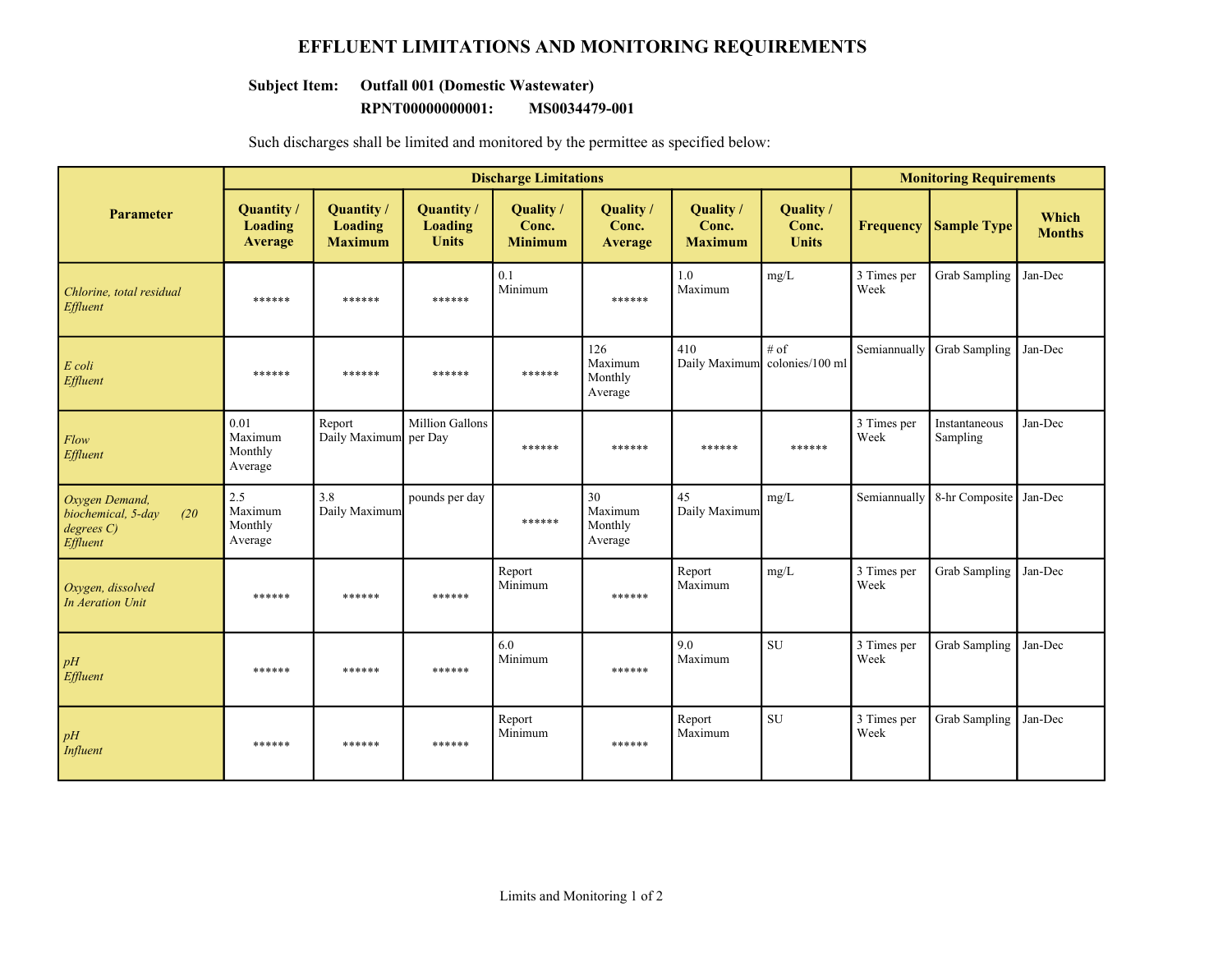## **EFFLUENT LIMITATIONS AND MONITORING REQUIREMENTS**

### **Subject Item: Outfall 001 (Domestic Wastewater)**

#### **RPNT00000000001: MS0034479-001**

Such discharges shall be limited and monitored by the permittee as specified below:

|                                                    | <b>Discharge Limitations</b>         |                                                       |                                                     |                                      |                                     |                                      |                                           | <b>Monitoring Requirements</b> |                                     |                        |
|----------------------------------------------------|--------------------------------------|-------------------------------------------------------|-----------------------------------------------------|--------------------------------------|-------------------------------------|--------------------------------------|-------------------------------------------|--------------------------------|-------------------------------------|------------------------|
| <b>Parameter</b>                                   | Quantity /<br>Loading<br>Average     | <b>Quantity</b> /<br><b>Loading</b><br><b>Maximum</b> | <b>Quantity</b> /<br><b>Loading</b><br><b>Units</b> | Quality /<br>Conc.<br><b>Minimum</b> | Quality /<br>Conc.<br>Average       | Quality /<br>Conc.<br><b>Maximum</b> | <b>Quality</b> /<br>Conc.<br><b>Units</b> | <b>Frequency</b>               | <b>Sample Type</b>                  | Which<br><b>Months</b> |
| Sludge Settleability 30 Minute<br>In Aeration Unit | ******                               | ******                                                | ******                                              | Report<br>Minimum                    | ******                              | Report<br>Maximum                    | m/L                                       | 3 Times per<br>Week            | Measurement                         | Jan-Dec                |
| Solids (Total Suspended)<br>Effluent               | 2.5<br>Maximum<br>Monthly<br>Average | 3.8<br>Daily Maximum                                  | pounds per day                                      | ******                               | 30<br>Maximum<br>Monthly<br>Average | 45<br>Daily Maximum                  | mg/L                                      |                                | Semiannually 8-hr Composite Jan-Dec |                        |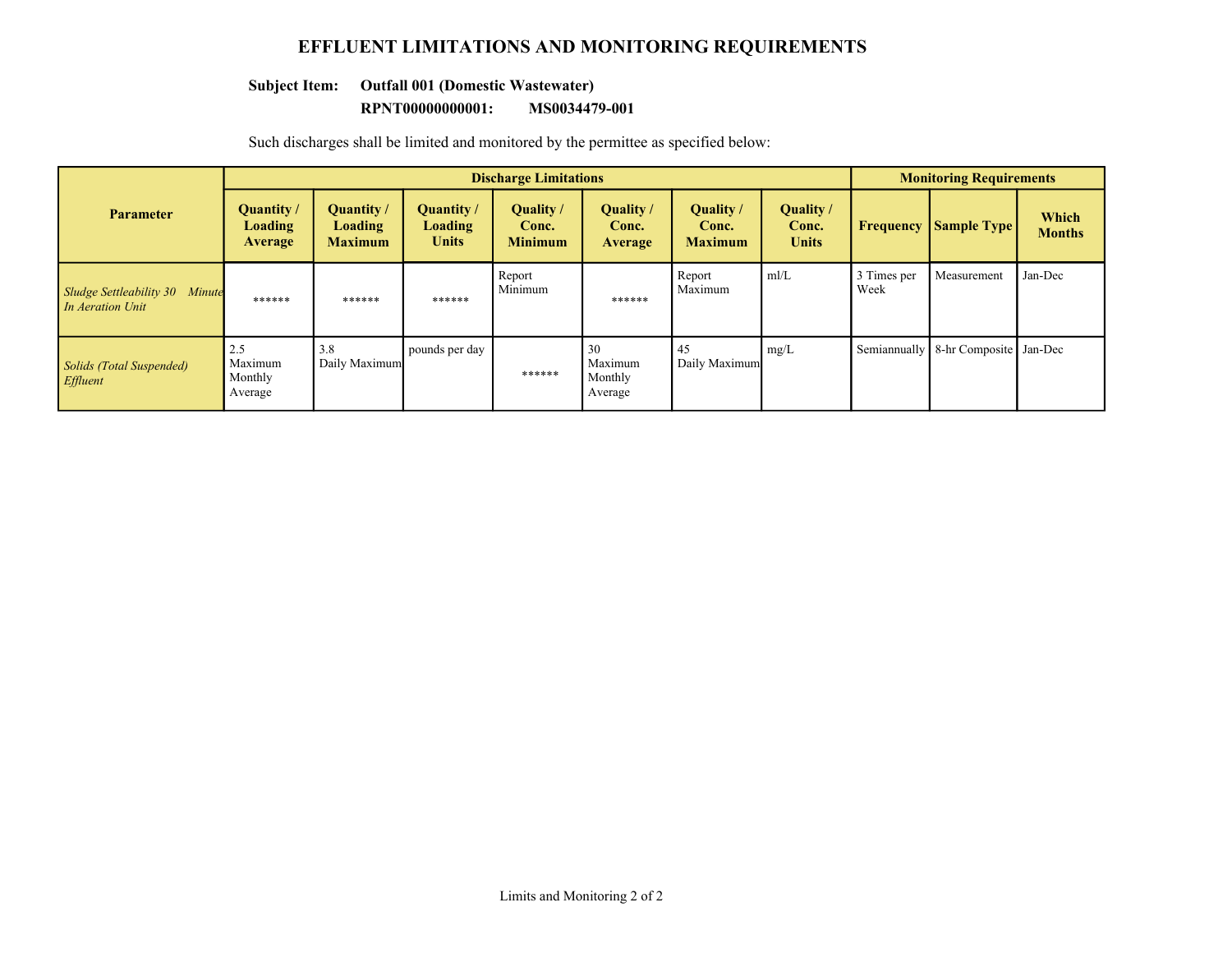Lincoln County Schools, Bogue Chitto Attendance Center Facility Requirements Permit Number: MS0034479 Activity ID No.:PER20220001

**AI0000013830 (MS0034479) :**

## **Limitation Requirements:**

Condition No. Parameter Condition L-1 There shall be no discharge of floating solids or visible foam in other than trace amounts. [11 Miss. Admin. Code Pt. 6, R.  $2.2.A(2).$ ] L-2 The effluent shall not cause an accumulation of solids or sewage sludges in the receiving stream. [11 Miss. Admin. Code Pt. 6,R. 2.2.A(2).] L-3 The discharges shall not cause the occurrence of a visible sheen on the surface of the receiving waters. [11 Miss. Admin. Code Pt. 6, R. 2.2.A(2).] L-4 Samples taken in compliance with the monitoring requirements specified in this permit shall be taken at the nearest accessible point after final treatment but prior to mixing with the receiving stream or as otherwise specified in this permit. [11 Miss. Admin. Code Pt. 6, R. 1.1.4.A(28).]

# **Record-Keeping Requirements:**

| Condition<br>No. | Condition                                                                                                                                                                             |
|------------------|---------------------------------------------------------------------------------------------------------------------------------------------------------------------------------------|
| $R-1$            | Recording of Results                                                                                                                                                                  |
|                  | For each measurement or sample taken pursuant to the requirements of this permit, the permittee shall maintain records of all information obtained from such<br>monitoring including: |
|                  | (1) The exact place, date, and time of sampling;<br>(2) The dates the analyses were performed;                                                                                        |
|                  | $(3)$ The person $(s)$ who performed the analyses;                                                                                                                                    |
|                  | (4) The analytical techniques, procedures or methods used; and                                                                                                                        |
|                  | (5) The results of all required analyses. [11 Miss. Admin. Code Pt. 6, R. 1.1.4.A $(29)(a)$ .]                                                                                        |

Page 1 of 19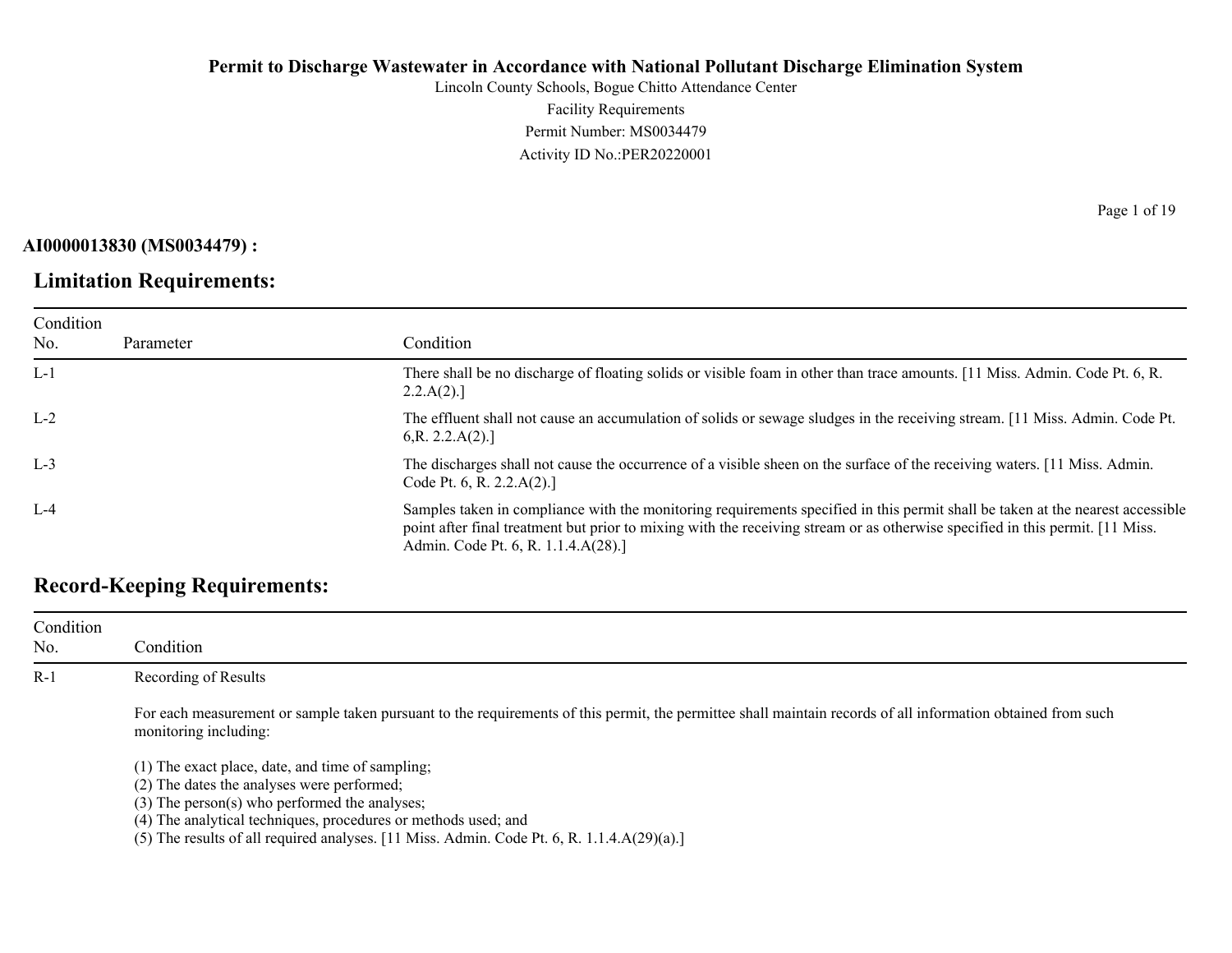Lincoln County Schools, Bogue Chitto Attendance Center Facility Requirements Permit Number: MS0034479 Activity ID No.:PER20220001

**AI0000013830 (MS0034479) :**

No.

**Submittal/Action Requirements:**

Condition Condition S-1 Reporting Monitoring results obtained during the previous reporting period shall be summarized and reported on a Discharge Monitoring Report (DMR). DMR data must be submitted submitted electronically using the MDEQ NetDMR system NO LATER THAT THE 28TH DAY OF THE MONTH FOLLOWING THE COMPLETED REPORTING PERIOD. DMRs and all other reports required herein, shall be signed in accordance with 11 Miss. Admin. Code Pt. 6, R. 1.1.4.A(15)(c)(1). of the Mississippi Wastewater Regulations. [11 Miss. Admin. Code Pt. 6, R. 1.1.4.A(15)c(1)., 40 CFR 122.21(1)(4)(i)] S-2 Noncompliance Notification - Twenty-Four Hour Reporting (1) The permittee shall report any noncompliance which may endanger health or the environment. Any information shall be provided orally within 24 hours from the time the permittee becomes aware of the circumstances. A written submission shall also be provided within 5 days of the time the permittee becomes aware of the circumstances. The written submission shall contain a description of the noncompliance and its cause; the period of noncompliance, including exact dates and times, and if the noncompliance has not been corrected, the anticipated time it is expected to continue; and steps taken or planned to reduce, eliminate, and/or prevent recurrence of the noncompliance. (2) The following shall be included as information which must be reported within 24 hours under this paragraph. (i) Any unanticipated bypass which exceeds any effluent limitation in the permit. (ii) Any upset which exceeds any effluent limitation in the permit. (iii) Violation of a maximum daily discharge limitation for any of the pollutants listed by the Permit Board in the permit to be reported within 24 hours. (iv) The Executive Director may waive the written report on a case-by-case basis for reports under paragraph (1) of this section if the oral report has been received within 24 hours. The Executive Director may waive the written report on a case-by-case basis for reports under paragraph (1) of this section if the oral report has been received within 24 hours.

All reports required by this condition which are submitted after December 20, 2025, shall be submitted by the permittee electronically as instructed by MDEQ. [11 Miss.] Admin. Code Pt. 6, R. 1.1.4.A(29)(e)., 40 CFR 122.41.(1)(6)]

Page 2 of 19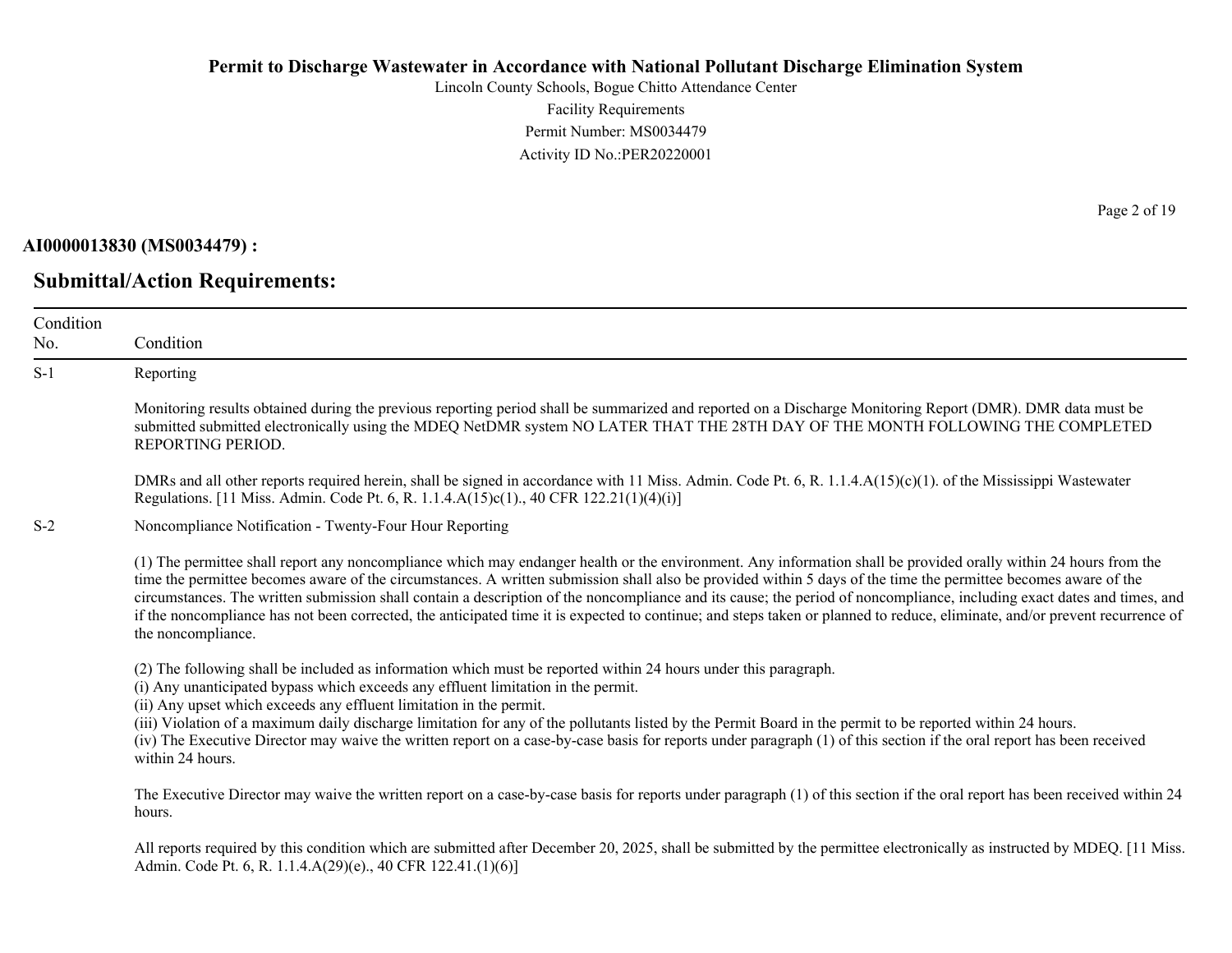Lincoln County Schools, Bogue Chitto Attendance Center Facility Requirements Permit Number: MS0034479 Activity ID No.:PER20220001

## **AI0000013830 (MS0034479) :**

## **Submittal/Action Requirements:**

Page 3 of 19

| Condition<br>No. | Condition                                                                                                                                                                                                                                                                                                                                                                                             |
|------------------|-------------------------------------------------------------------------------------------------------------------------------------------------------------------------------------------------------------------------------------------------------------------------------------------------------------------------------------------------------------------------------------------------------|
| $S-3$            | Noncompliance Notification - Other Noncompliance                                                                                                                                                                                                                                                                                                                                                      |
|                  | The permittee shall report all instances of noncompliance not reported under the twenty-four hour reporting requirements, at the time monitoring reports are submitted<br>or within 30 days from the end of the month in which the noncompliance occurs. The reports shall contain the same information as is required under the twenty-four<br>hour reporting requirements contained in this permit. |
|                  | All reports required by this condition which are submitted after December 20, 2025, shall be submitted by the permittee electronically as instructed by MDEQ. [11 Miss.]<br>Admin. Code Pt. 6, R. 1.1.4.A(29)(f)., 40 CFR 122.41.(1)(7)]                                                                                                                                                              |
| $S-4$            | Noncompliance Notification - Other Information                                                                                                                                                                                                                                                                                                                                                        |
|                  | Where the permittee becomes aware that it failed to submit any relevant facts in a permit application, or submitted incorrect information in a permit application or in any<br>report to the Permit Board, it shall promptly submit such facts or information. [11 Miss. Admin. Code Pt. 6, R. 1.1.4.A(29)(g).]                                                                                       |
| $S-5$            | Bypassing -Notice                                                                                                                                                                                                                                                                                                                                                                                     |
|                  | Anticipated bypass-<br>If the permittee knows in advance of the need for a bypass, it shall submit prior notice, if possible at least ten days before the date of the bypass.                                                                                                                                                                                                                         |
|                  | Unanticipated bypass-<br>The permittee shall submit notice of an unanticipated bypass as required by the twenty-four hour reporting requirements set forth in this permit.                                                                                                                                                                                                                            |
|                  | All reports required by this condition which are submitted after December 20, 2025, shall be submitted by the permittee electronically as instructed by MDEQ. [40 CFR<br>122.41(m)(3)(i, ii)                                                                                                                                                                                                          |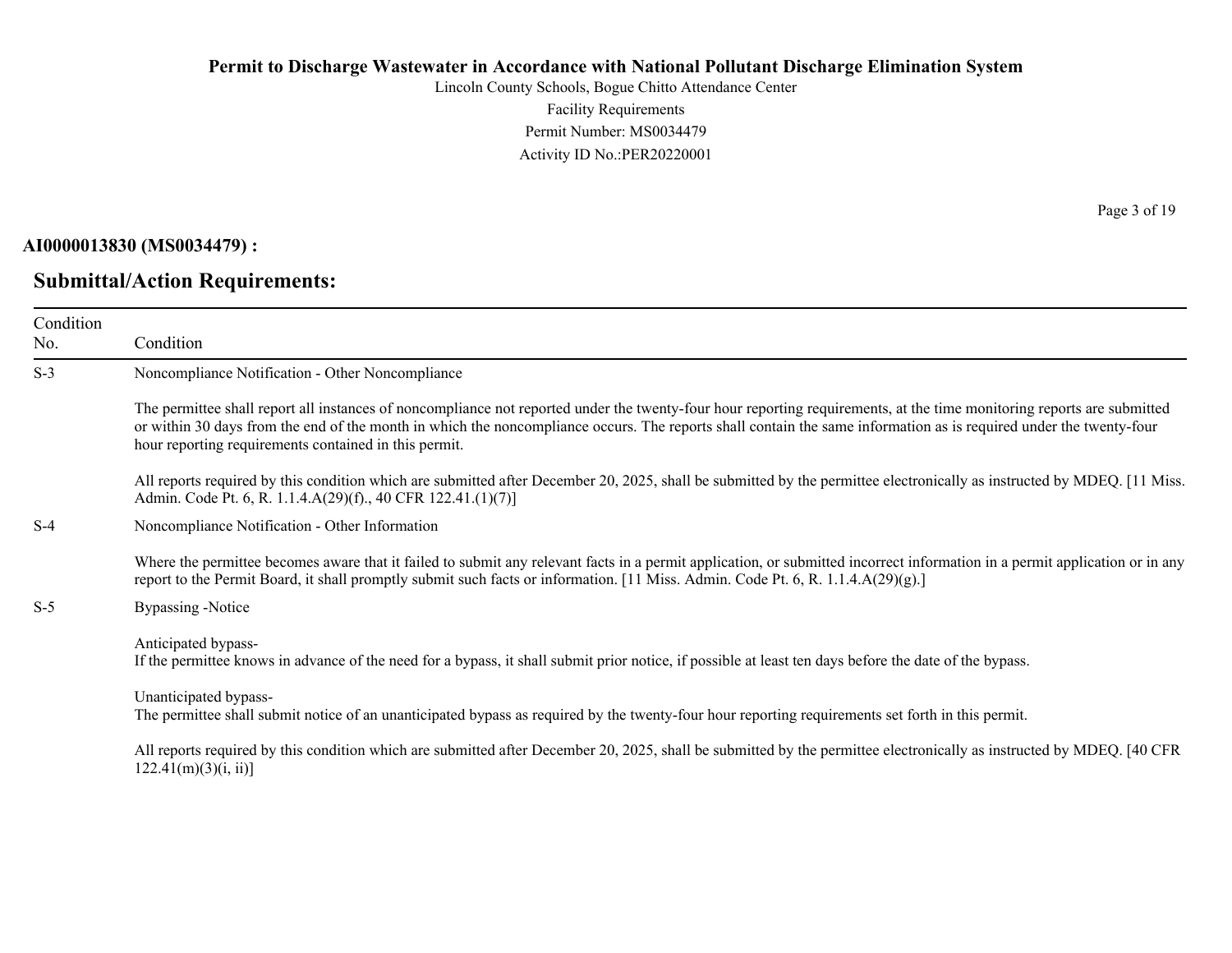Lincoln County Schools, Bogue Chitto Attendance Center Facility Requirements Permit Number: MS0034479 Activity ID No.:PER20220001

**AI0000013830 (MS0034479) :**

# **Submittal/Action Requirements:**

| Condition<br>No. | Condition                                                                                                                                                                                                                                                                                                                                                                                                                         |
|------------------|-----------------------------------------------------------------------------------------------------------------------------------------------------------------------------------------------------------------------------------------------------------------------------------------------------------------------------------------------------------------------------------------------------------------------------------|
| $S-6$            | <b>Expiration of Permit</b>                                                                                                                                                                                                                                                                                                                                                                                                       |
|                  | At least 180 days prior to the expiration date of this permit pursuant to the State law and regulation, the permittee who wishes to continue to operate under this permit<br>shall submit an application to the Permit Board for reissuance. The Permit Board may grant permission to submit an application later than this, but no later than the<br>expiration date of the permit. [11 Miss. Admin. Code Pt. 6, R. 1.1.5.B(1).] |

# **Narrative Requirements:**

# **Definitions:**

| Condition<br>No. | Condition                                                                                                                                                                                                                                                                                                                                                                                                                                                                                                                                           |
|------------------|-----------------------------------------------------------------------------------------------------------------------------------------------------------------------------------------------------------------------------------------------------------------------------------------------------------------------------------------------------------------------------------------------------------------------------------------------------------------------------------------------------------------------------------------------------|
| $T-1$            | Definitions: General                                                                                                                                                                                                                                                                                                                                                                                                                                                                                                                                |
|                  | The permittee shall refer to 11 Miss. Admin. Code Pt. 6, R. 1.1.1.A for definitions of any permit term not specified in this permit. [11 Miss. Admin. Code Pt. 6, R.<br>1.1.1.A.]                                                                                                                                                                                                                                                                                                                                                                   |
| $T-2$            | Definitions: Monthly Average                                                                                                                                                                                                                                                                                                                                                                                                                                                                                                                        |
|                  | "Monthly Average" means the average of "daily discharges" over a calendar month, calculated as the sum of all "daily discharges" measured during a calendar month<br>divided by the number of "daily discharges" measured during the month. The monthly average for E coli bacteria is the geometric mean of "daily discharges" measured<br>during the calendar month. In computing the geometric mean for E coli bacteria, the value one (1) shall be substituted for sample results of zero. [11 Miss. Admin. Code<br>Pt. 6, R. 1.1.1. $A(44)$ .] |

Page 4 of 19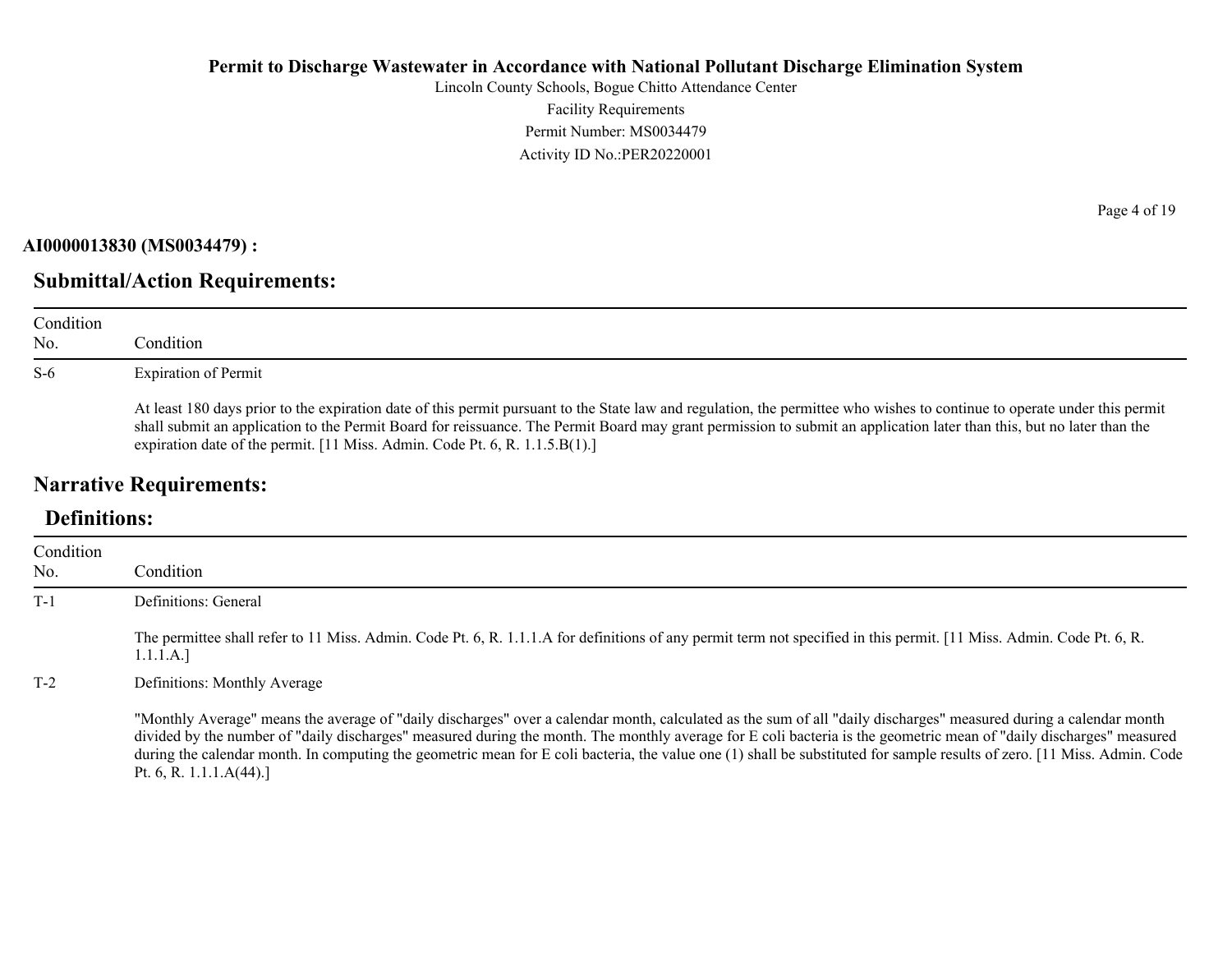Lincoln County Schools, Bogue Chitto Attendance Center Facility Requirements Permit Number: MS0034479 Activity ID No.:PER20220001

**AI0000013830 (MS0034479) :**

# **Narrative Requirements:**

Page 5 of 19

| Condition<br>No. | Condition                                                                                                                                                                                                                                                                                                                                                                                                                                                                                                                                                                                   |
|------------------|---------------------------------------------------------------------------------------------------------------------------------------------------------------------------------------------------------------------------------------------------------------------------------------------------------------------------------------------------------------------------------------------------------------------------------------------------------------------------------------------------------------------------------------------------------------------------------------------|
| $T-3$            | Definitions: Daily Discharge                                                                                                                                                                                                                                                                                                                                                                                                                                                                                                                                                                |
|                  | "Daily discharge" means the "discharge of a pollutant" measured during a calendar day or any 24-hour period that reasonably represents the calendar day for purposes of<br>sampling. For pollutants with limitations expressed in units of mass, the "daily discharge" is calculated as the total mass of the pollutant discharged over the day. For<br>pollutants with limitations expressed in other units of measurements, the "daily average" is calculated as the average measurement of the discharge of the pollutant over<br>the day. [11 Miss. Admin. Code Pt. 6, R. 1.1.1.A(15).] |
| $T-4$            | Definitions: Daily Maximum                                                                                                                                                                                                                                                                                                                                                                                                                                                                                                                                                                  |
|                  | "Daily maximum" means the highest "daily discharge" over a calendar month. [11 Miss. Admin. Code Pt. 6, R. 1.1.1.A(16).]                                                                                                                                                                                                                                                                                                                                                                                                                                                                    |
| $T-5$            | <b>Definitions: Toxic Pollutants</b>                                                                                                                                                                                                                                                                                                                                                                                                                                                                                                                                                        |
|                  | "Toxic pollutants" means any pollutant listed as toxic under Section $307(a)(1)$ or, in the case of "sludge use or disposal practices", any pollutant identified in regulations<br>implementing Section 405(d) of the Clean Water Act. [11 Miss. Admin. Code Pt. 6, R. 1.1.1.A(71).]                                                                                                                                                                                                                                                                                                        |
| T-6              | Definitions: Hazardous Substances                                                                                                                                                                                                                                                                                                                                                                                                                                                                                                                                                           |
|                  | "Hazardous substances" are defined in 40 CFR 116.4. [40 CFR 116.4]                                                                                                                                                                                                                                                                                                                                                                                                                                                                                                                          |
| $T-7$            | Definitions: Quarterly Average                                                                                                                                                                                                                                                                                                                                                                                                                                                                                                                                                              |
|                  | "Quarterly Average" means the average of "daily discharges" over a three month period, calculated as the sum of all "daily discharges" measured during the quarter<br>divided by the number of "daily discharges" measured during the quarter. The quarterly average for E coli bacteria is the geometric mean of "daily discharges" measured<br>during the quarter. In computing the geometric mean for E coli bacteria, the value one (1) shall be substituted for sample results of zero. [11 Miss. Admin. Code Pt. 6, R.<br>1.1.1.A(61).                                                |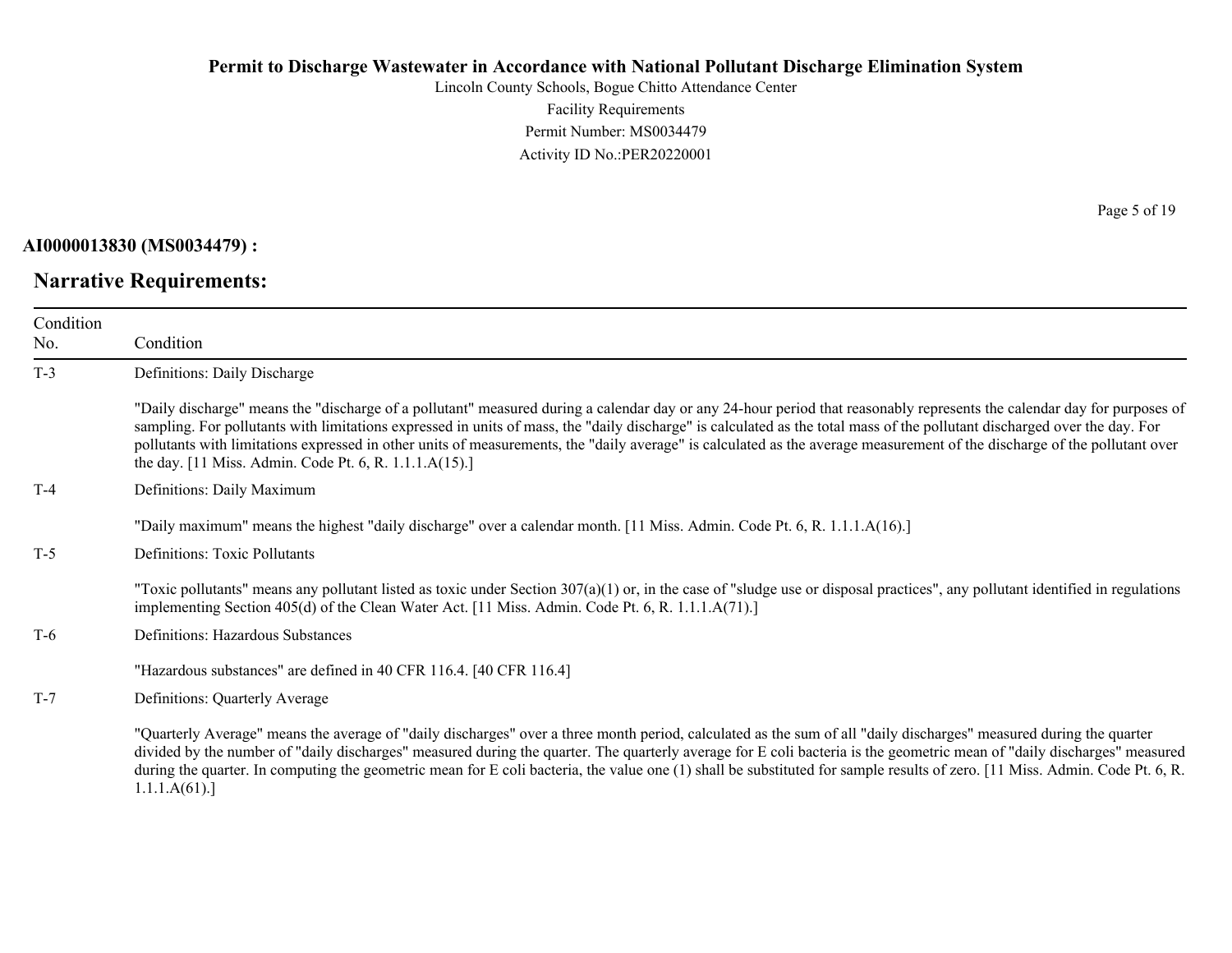Lincoln County Schools, Bogue Chitto Attendance Center Facility Requirements Permit Number: MS0034479 Activity ID No.:PER20220001

**AI0000013830 (MS0034479) :**

**Narrative Requirements:**

Page 6 of 19

| Condition<br>No. | Condition                                                                                                                                                                                                                                                                                                                                                                                                                                                                                                                                                                                                                                                    |
|------------------|--------------------------------------------------------------------------------------------------------------------------------------------------------------------------------------------------------------------------------------------------------------------------------------------------------------------------------------------------------------------------------------------------------------------------------------------------------------------------------------------------------------------------------------------------------------------------------------------------------------------------------------------------------------|
| $T-8$            | Definitions: Weekly Average                                                                                                                                                                                                                                                                                                                                                                                                                                                                                                                                                                                                                                  |
|                  | "Weekly average" means the average of "daily discharges" over a calendar week, calculated as the sum of all "daily discharges" measured during a calendar week<br>divided by the number of "daily discharges" measured during that week. The weekly average for E coli bacteria is the geometric mean of all "daily discharges" measured<br>in a calendar week. In computing the geometric mean for E coli bacteria, one (1) shall be substituted for sample results of zero. For self-monitoring purposes, the value<br>to be reported is the single highest weekly average computed during a calendar month. [11 Miss. Admin. Code Pt. 6, R. 1.1.1.A(86).] |
| $T-9$            | Definitions: Quarterly Maximum                                                                                                                                                                                                                                                                                                                                                                                                                                                                                                                                                                                                                               |
|                  | "Quarterly Maximum" means the highest "daily discharge" measured over a three-month period. [11 Miss. Admin. Code Pt. 6, R.1.1.1.A(62).]                                                                                                                                                                                                                                                                                                                                                                                                                                                                                                                     |
| $T-10$           | Definitions: Maximum Monthly Average                                                                                                                                                                                                                                                                                                                                                                                                                                                                                                                                                                                                                         |
|                  | Maximum Monthly Average means the highest "monthly average" over a monitoring period. [40 CFR 122]                                                                                                                                                                                                                                                                                                                                                                                                                                                                                                                                                           |
| $T-11$           | Definitions: Yearly Average                                                                                                                                                                                                                                                                                                                                                                                                                                                                                                                                                                                                                                  |
|                  | "Yearly Average" means the average of "daily discharges" over a calendar year, calculated as the sum of all "daily discharges" measured during the calendar year divided<br>by the number of "daily discharges" measured during the calendar year. The yearly average for E coli bacteria is the geometric mean of "daily discharges" during the<br>calendar year. In computing the geometric mean for E coli bacteria, the value one (1) shall be substituted for sample results of zero. [11 Miss. Admin. Code Pt. 6,<br>R.1.1.1.A(87).                                                                                                                    |
| $T-12$           | Definitions: Yearly Maximum                                                                                                                                                                                                                                                                                                                                                                                                                                                                                                                                                                                                                                  |
|                  | "Yearly Maximum" means the highest "daily discharge" measured over a calendar year. [11 Miss. Admin. Code Pt. 6, R. 1.1.1.A(88).]                                                                                                                                                                                                                                                                                                                                                                                                                                                                                                                            |
| $T-13$           | Definitions:"Submitted" means the document is postmarked on or before the applicable deadline, except as otherwise specified. [11 Miss. Admin. Code Pt. 6, R. 1.1.1.A<br>(67).]                                                                                                                                                                                                                                                                                                                                                                                                                                                                              |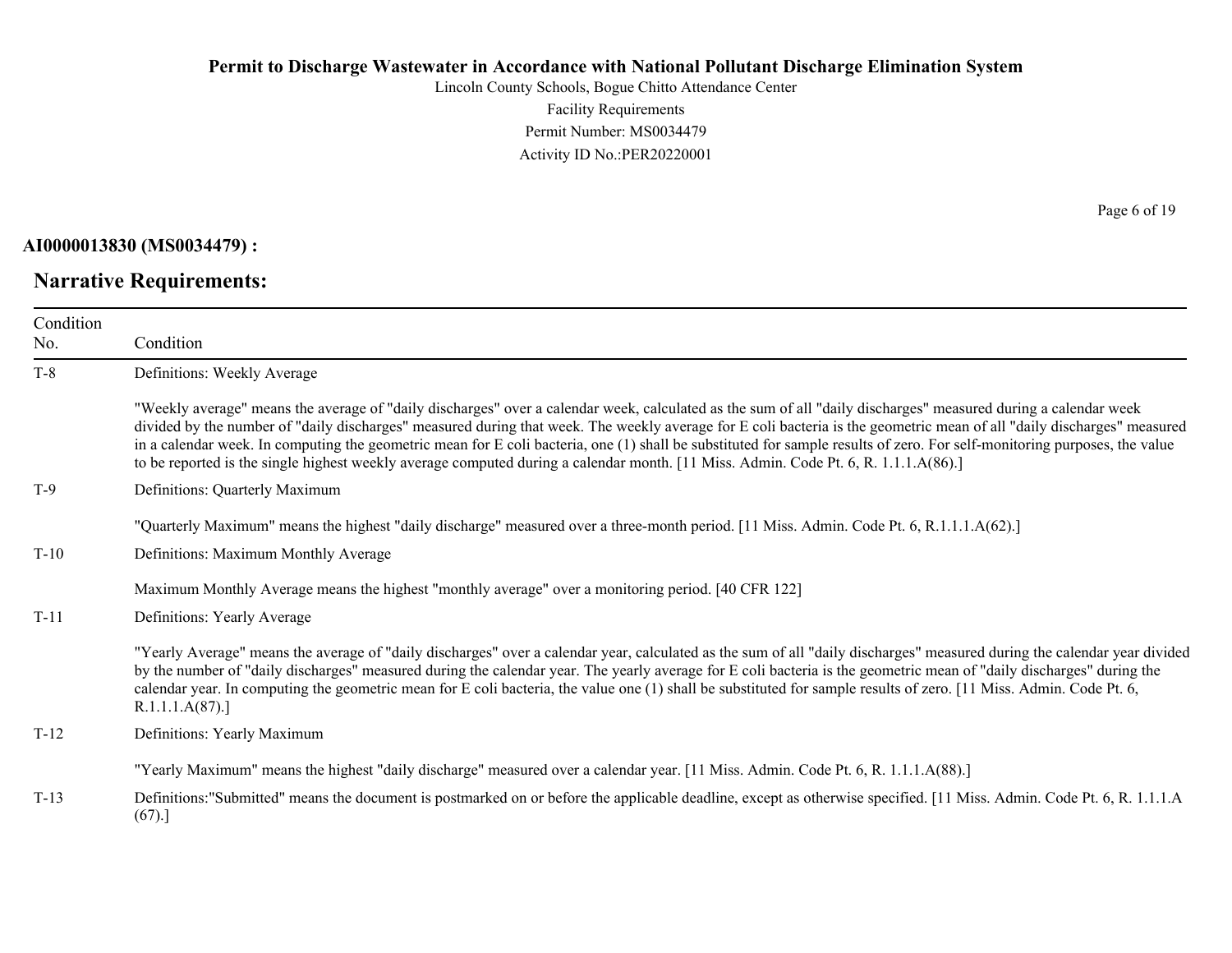Lincoln County Schools, Bogue Chitto Attendance Center Facility Requirements Permit Number: MS0034479 Activity ID No.:PER20220001

#### **AI0000013830 (MS0034479) :**

## **Narrative Requirements:**

Page 7 of 19

| Condition<br>No. | Condition                                                                                                                                                                                                                                                                                                                                                                                                                                                                                                                                                                                                                                                                                                                                                                                                                                                                                                                                                                                                                                                                                                                                                                                            |  |  |
|------------------|------------------------------------------------------------------------------------------------------------------------------------------------------------------------------------------------------------------------------------------------------------------------------------------------------------------------------------------------------------------------------------------------------------------------------------------------------------------------------------------------------------------------------------------------------------------------------------------------------------------------------------------------------------------------------------------------------------------------------------------------------------------------------------------------------------------------------------------------------------------------------------------------------------------------------------------------------------------------------------------------------------------------------------------------------------------------------------------------------------------------------------------------------------------------------------------------------|--|--|
| $T-14$           | "The permittee shall achieve compliance with the effluent limitations specified for discharge in accordance with the following schedule: Effluent limits have been<br>developed such that the waste treatment system should protect water quality. However, this permit is subject to modifications if future evidence, monitoring results, or<br>nuisance conditions indicate that a higher degree of treatment is required to maintain water quality. The discharge from this facility shall cease and connection made to a<br>regional sewer system when the sewer system is available in the area. At that time the discharge from the system shall be terminated. In accordance with the Municipal<br>and Domestic Water and Wastewater System Operator's Certification Act of 1986, this treatment facility must be operated by persons who are certified as qualified to<br>operate the facility. The Office of Pollution Control must concur with plans and specifications for the installation or modification of the wastewater treatment facility<br>and sewer collection system, if applicable, prior to the commencement of construction. [11 Miss. Admin. Code Pt. 6, R. 1.1.4.A(9).]" |  |  |
| $T-15$           | Within 14 days after either an interim or final date of compliance specified by this permit, the permittee shall provide the Permit Board with written notice of his<br>compliance or noncompliance with the requirements or conditions specified to be completed by that date. [11 Miss. Admin. Code Pt. 6, R. 1.1.4.A(10).]                                                                                                                                                                                                                                                                                                                                                                                                                                                                                                                                                                                                                                                                                                                                                                                                                                                                        |  |  |
| $T-16$           | Representative Sampling                                                                                                                                                                                                                                                                                                                                                                                                                                                                                                                                                                                                                                                                                                                                                                                                                                                                                                                                                                                                                                                                                                                                                                              |  |  |
|                  | Samples and measurements taken as required herein shall be representative of the volume and nature of the monitored wastewater. [11 Miss. Admin. Code Pt. 6, R.<br>1.1.4.A(28)(e).                                                                                                                                                                                                                                                                                                                                                                                                                                                                                                                                                                                                                                                                                                                                                                                                                                                                                                                                                                                                                   |  |  |
| $T-17$           | Reporting                                                                                                                                                                                                                                                                                                                                                                                                                                                                                                                                                                                                                                                                                                                                                                                                                                                                                                                                                                                                                                                                                                                                                                                            |  |  |
|                  | If the results for a given sample analysis are such that any parameter (other than E coli) is not detected at or above the minimum level for the test method used, a value<br>of zero will be used for that sample in calculating an arithmetic mean value for the parameter. If the resulting calculated arithmetic mean value for that reporting period<br>is zero, the permittee shall report "NODI = B" on the DMR. For E coli, a value of 1.0 shall be used in calculating the geometric mean. If the resulting E coli mean value<br>$\frac{1}{2}$ 1.0 the negmittee shall report "NODI – R" on the DMP. For each quantitative sample value that is not detectable, the test method used and the minimum level for that                                                                                                                                                                                                                                                                                                                                                                                                                                                                         |  |  |

 $1.0$ , the permittee shall report "NODI = B" on the DMR. For each quantitative sample value that is not detectable, the test method used and the minimum level for that method for that parameter shall be attached to and submitted with the DMR. The permittee shall then be considered in compliance with the appropriate effluent limitation and/or reporting requirement. [11 Miss. Admin. Code Pt. 6, Ch. 1, Subch. 2.]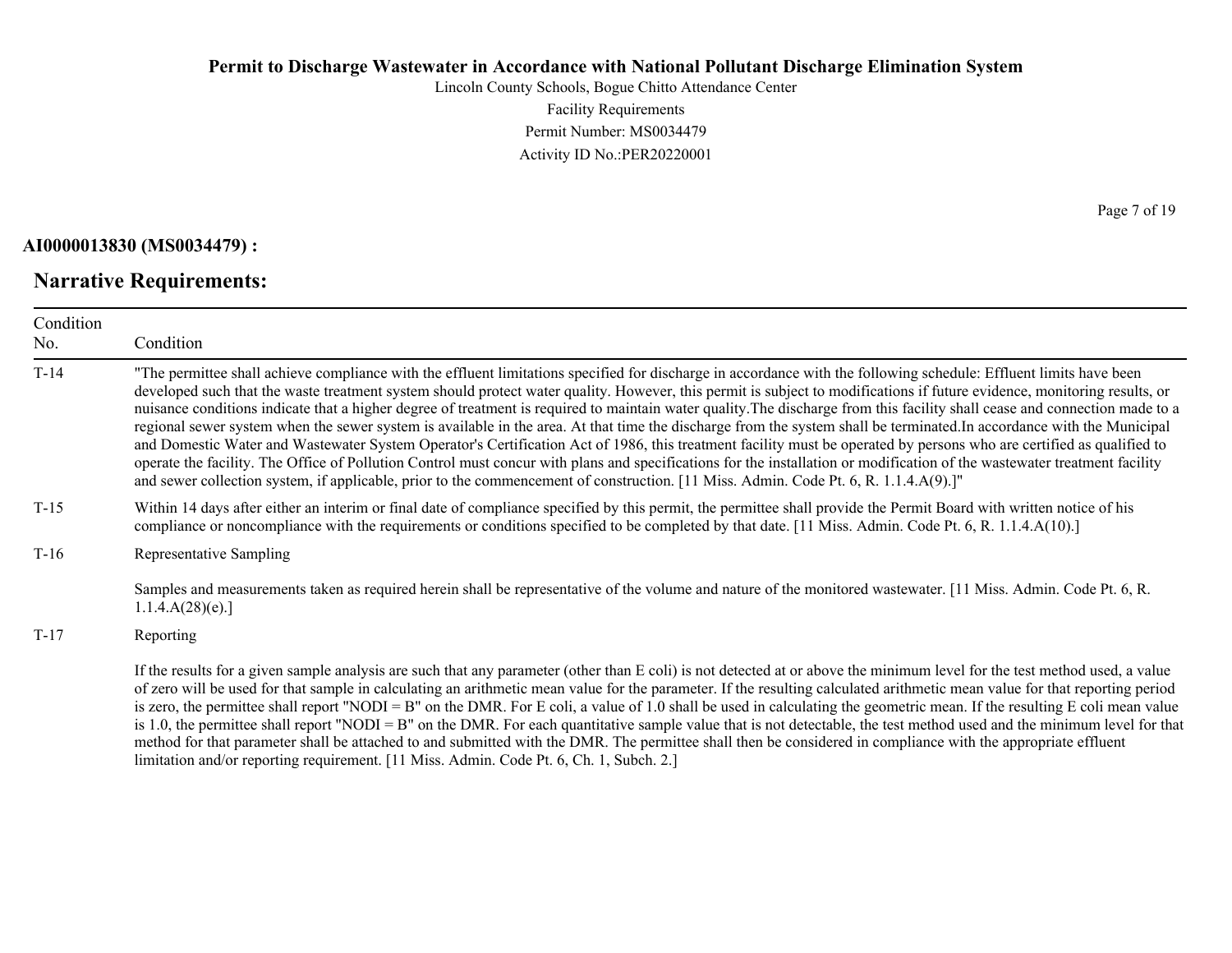Lincoln County Schools, Bogue Chitto Attendance Center Facility Requirements Permit Number: MS0034479 Activity ID No.:PER20220001

**AI0000013830 (MS0034479) :**

# **Narrative Requirements:**

Page 8 of 19

| Condition |                                                                                                                                                                                                                                                                                                                                                                                                                                                                                                                                                                      |
|-----------|----------------------------------------------------------------------------------------------------------------------------------------------------------------------------------------------------------------------------------------------------------------------------------------------------------------------------------------------------------------------------------------------------------------------------------------------------------------------------------------------------------------------------------------------------------------------|
| No.       | Condition                                                                                                                                                                                                                                                                                                                                                                                                                                                                                                                                                            |
| $T-18$    | Reporting                                                                                                                                                                                                                                                                                                                                                                                                                                                                                                                                                            |
|           | If the permittee monitors any pollutant as prescribed in the permit more frequently than required by the permit using test procedures approved under 40 CFR Part 136 or,<br>in the case of sludge use or disposal, approved under 40 CFR Part 136 unless otherwise specified in 40 CFR Part 503, or as specified in the permit, the results of this<br>monitoring shall be included in the calculation and reporting of the data submitted in the DMR or sludge reporting form specified by the Permit Board. [11 Miss. Admin.<br>Code Pt. 6, R. 1.1.4.A(15)(c)(2).] |
| $T-19$    | Reporting                                                                                                                                                                                                                                                                                                                                                                                                                                                                                                                                                            |
|           | Calculations for all limitations which require averaging of measurements shall utilize an arithmetic mean unless otherwise specified by the Permit Board in the permit.<br>[11 Miss. Admin. Code Pt. 6, R. 1.1.4. $A(15)(c)(3)$ .]                                                                                                                                                                                                                                                                                                                                   |
| $T-20$    | <b>Test Procedures</b>                                                                                                                                                                                                                                                                                                                                                                                                                                                                                                                                               |
|           | Test procedures for the analysis of pollutants shall include those set forth in 40 CFR 136 or alternative procedures approved and/or promulgated by EPA. [11 Miss.]<br>Admin. Code Pt. 6, R. 1.1.4.A(30).]                                                                                                                                                                                                                                                                                                                                                           |
| $T-21$    | Records Retention                                                                                                                                                                                                                                                                                                                                                                                                                                                                                                                                                    |
|           | All records and results of monitoring activities required by this permit, including calibration and maintenance records, shall be retained by the permittee for a minimum<br>of three (3) years, unless otherwise required or extended by the Permit Board, copies of which shall be furnished to the Department upon request. [11 Miss. Admin.<br>Code Pt. 6, R. 1.1.4. $A(29)(a)$ .]                                                                                                                                                                               |
| $T-22$    | <b>Falsifying Reports</b>                                                                                                                                                                                                                                                                                                                                                                                                                                                                                                                                            |
|           | Any permittee who falsifies, tampers with, or knowingly renders inaccurate any monitoring device or method required by the Permit Board to be maintained as a<br>condition in a permit, or who alters or falsifies the results obtained by such devices or methods and/or any written report required by or in response to a permit condition,<br>shall be deemed to have violated a permit condition and shall be subject to the penalties provided for a violation of a permit condition pursuant to Section 49-17-43 of                                           |

the Code. [11 Miss. Admin. Code Pt. 6, R. 1.1.4.A(29)(d).]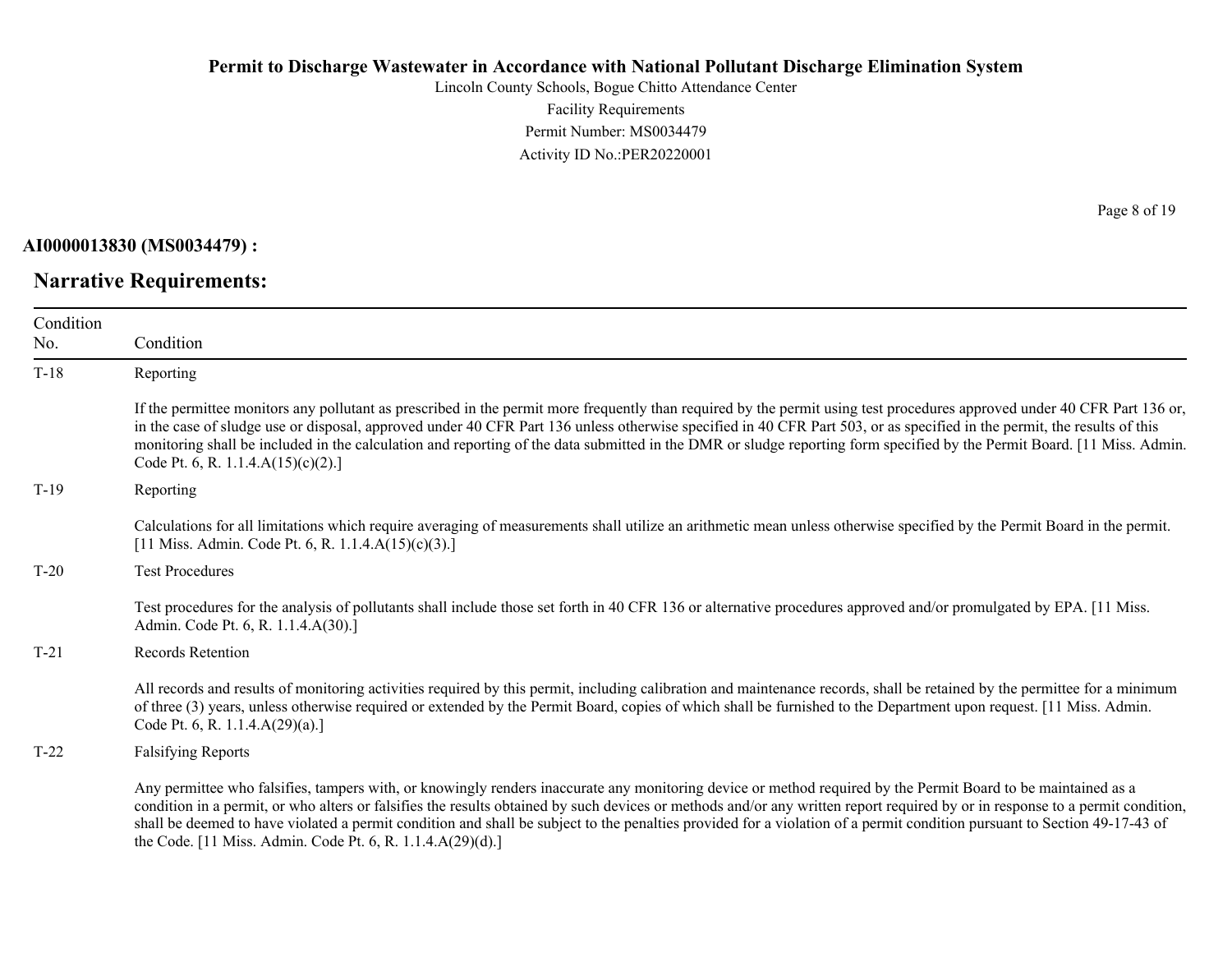Lincoln County Schools, Bogue Chitto Attendance Center Facility Requirements Permit Number: MS0034479 Activity ID No.:PER20220001

**AI0000013830 (MS0034479) :**

**Narrative Requirements:**

Page 9 of 19

| Condition<br>No. | Condition                                                                                                                                                                                                                                                                                                                                                                                                                                                                                                                                                                                                                                                                                                                                                                                                                                                                                                                 |  |  |
|------------------|---------------------------------------------------------------------------------------------------------------------------------------------------------------------------------------------------------------------------------------------------------------------------------------------------------------------------------------------------------------------------------------------------------------------------------------------------------------------------------------------------------------------------------------------------------------------------------------------------------------------------------------------------------------------------------------------------------------------------------------------------------------------------------------------------------------------------------------------------------------------------------------------------------------------------|--|--|
| $T-23$           | Duty to Comply                                                                                                                                                                                                                                                                                                                                                                                                                                                                                                                                                                                                                                                                                                                                                                                                                                                                                                            |  |  |
|                  | The permittee must comply with all conditions of this permit. Any permit noncompliance constitutes a violation of the Clean Water Act and is grounds for enforcement<br>action; for permit termination, revocation and reissuance, or modification; or denial of a permit renewal application. [11 Miss. Admin. Code Pt. 6, R. 1.1.4.A(2).]                                                                                                                                                                                                                                                                                                                                                                                                                                                                                                                                                                               |  |  |
| $T-24$           | Proper Operation, Maintenance and Replacement                                                                                                                                                                                                                                                                                                                                                                                                                                                                                                                                                                                                                                                                                                                                                                                                                                                                             |  |  |
|                  | The permittee shall at all times properly operate, maintain, and when necessary, promptly replace all facilities and systems of collection, treatment and control (and<br>related appurtenances) which are installed or used by the permittee to achieve compliance with the conditions of this permit. Proper operation and maintenance includes<br>adequate laboratory controls and appropriate quality assurance procedures. Proper replacement includes maintaining an adequate inventory of replacement equipment<br>and parts for prompt replacement when necessary to maintain continuous collection and treatment of wastewater. This provision requires the operation of back-up or<br>auxiliary facilities or similar systems that are installed by a permittee only when the operation is necessary to achieve compliance with the conditions of the permit. [11]<br>Miss. Admin. Code Pt. 6, R. 1.1.4.A(18).] |  |  |
| $T-25$           | Duty to Mitigate                                                                                                                                                                                                                                                                                                                                                                                                                                                                                                                                                                                                                                                                                                                                                                                                                                                                                                          |  |  |
|                  | The permittee shall take all reasonable steps to minimize or prevent any discharge or sludge use or disposal in violation of the permit that has a reasonable likelihood of<br>adversely affecting human health or the environment. [11 Miss. Admin. Code Pt. 6, R. 1.1.4.A(19).)]                                                                                                                                                                                                                                                                                                                                                                                                                                                                                                                                                                                                                                        |  |  |
| $T-26$           | <b>Bypassing</b>                                                                                                                                                                                                                                                                                                                                                                                                                                                                                                                                                                                                                                                                                                                                                                                                                                                                                                          |  |  |
|                  | The permittee shall comply with the terms and conditions regarding bypass found in 40 CFR 122.41(m). [40 CFR 122.41(m)]                                                                                                                                                                                                                                                                                                                                                                                                                                                                                                                                                                                                                                                                                                                                                                                                   |  |  |
| $T-27$           | Bypassing - Definitions                                                                                                                                                                                                                                                                                                                                                                                                                                                                                                                                                                                                                                                                                                                                                                                                                                                                                                   |  |  |
|                  | "Bypass" means the intentional diversion of waste streams from any portion of a treatment facility.                                                                                                                                                                                                                                                                                                                                                                                                                                                                                                                                                                                                                                                                                                                                                                                                                       |  |  |
|                  | "Severe property damage" means substantial physical damage to property, damage to the treatment facilities which causes them to become inoperable, or substantial and<br>permanent loss of natural resources which can reasonably be expected to occur in the absence of a bypass. Severe property damage does not mean economic loss caused<br>by delays in production. $[40 \text{ CFR } 122.41 \text{ (m)}]$                                                                                                                                                                                                                                                                                                                                                                                                                                                                                                           |  |  |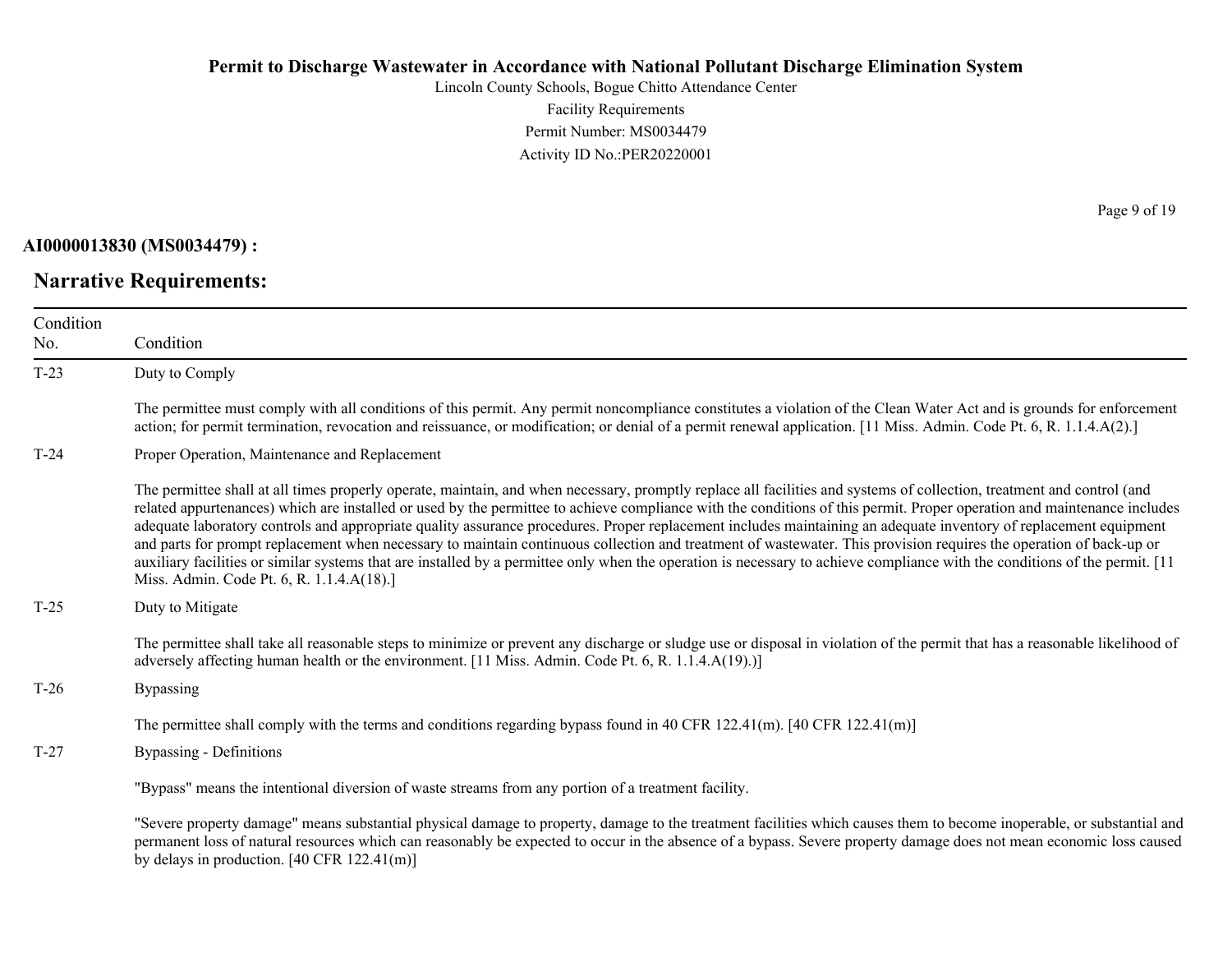Lincoln County Schools, Bogue Chitto Attendance Center Facility Requirements Permit Number: MS0034479 Activity ID No.:PER20220001

**AI0000013830 (MS0034479) :**

# **Narrative Requirements:**

Page 10 of 19

| Condition<br>No. | Condition                                                                                                                                                                                                                                                                                                                                                                                                                                                                                                                                                                                                                                                                                                                                                                                                          |  |  |
|------------------|--------------------------------------------------------------------------------------------------------------------------------------------------------------------------------------------------------------------------------------------------------------------------------------------------------------------------------------------------------------------------------------------------------------------------------------------------------------------------------------------------------------------------------------------------------------------------------------------------------------------------------------------------------------------------------------------------------------------------------------------------------------------------------------------------------------------|--|--|
| $T-28$           | Bypassing - Bypass not exceeding limitations                                                                                                                                                                                                                                                                                                                                                                                                                                                                                                                                                                                                                                                                                                                                                                       |  |  |
|                  | The permittee may allow any bypass to occur which does not cause effluent limitations to be exceeded, but only if it also is for essential maintenance to assure efficient<br>operation. These bypasses are not subject to the notice and prohibition provisions of the bypass requirements in this permit. $[40 \text{ CFR } 122.41 \text{ (m)}]$                                                                                                                                                                                                                                                                                                                                                                                                                                                                 |  |  |
| $T-29$           | Bypassing-Prohibition of Bypass                                                                                                                                                                                                                                                                                                                                                                                                                                                                                                                                                                                                                                                                                                                                                                                    |  |  |
|                  | (1) Bypass is prohibited, and the Commission may take enforcement action against a permittee unless:<br>(i) Bypass was unavoidable to prevent loss of life, personal injury, or sever property damage.<br>(ii) There was no feasible alternatives to the bypass, such as the use of auxiliary treatment facilities, retention of untreated wastes, or maintenance during normal periods<br>of equipment downtime. This condition is not satisfied if adequate back-up equipment should have been installed in the exercise of reasonable engineering judgement to<br>prevent a bypass which occurred during normal periods of equipment downtime or preventative maintenance; and<br>(iii) The permittee submitted notices as required under the Twenty-Four Hour reporting requirements set forth in this permit. |  |  |
|                  | (2) The Commission may approve an anticipated bypass, after considering its adverse affects, if the Commission determines that it will meet the three conditions listed<br>above in paragraph $(1)$ of this permit condition. [40 CFR 122.41(m)]                                                                                                                                                                                                                                                                                                                                                                                                                                                                                                                                                                   |  |  |
| $T-30$           | Upsets                                                                                                                                                                                                                                                                                                                                                                                                                                                                                                                                                                                                                                                                                                                                                                                                             |  |  |
|                  | The permittee shall meet the conditions of 40 CFR 122.41(n) regarding "Upsets" and as in the upset requirements of this permit. [11 Miss. Admin. Code Pt. 6, R. 1.1.4.A<br>(27).                                                                                                                                                                                                                                                                                                                                                                                                                                                                                                                                                                                                                                   |  |  |
| $T-31$           | <b>Upsets-Definition</b>                                                                                                                                                                                                                                                                                                                                                                                                                                                                                                                                                                                                                                                                                                                                                                                           |  |  |
|                  | "Upset" means an exceptional incident in which there is unintentional and temporary noncompliance with technology based permit effluent limitations because of<br>factors beyond the reasonable control of the permittee. An upset does not include noncompliance to the extent caused by operational error, improperly designed<br>treatment facilities, inadequate treatment facilities, lack of preventive maintenance, or careless or improper operation. [11 Miss. Admin. Code Pt. 6, R. 1.1.4.A(27).]                                                                                                                                                                                                                                                                                                        |  |  |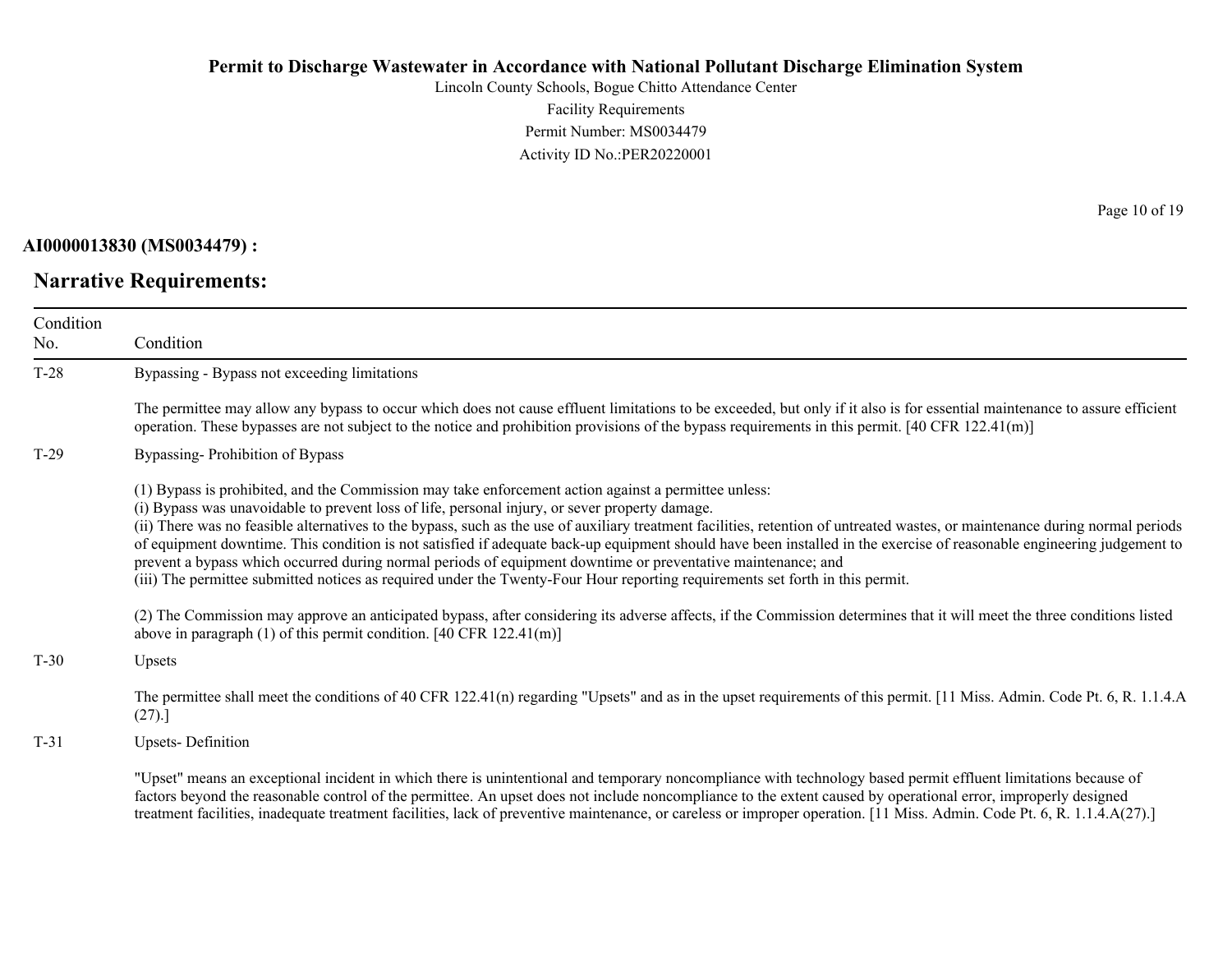Lincoln County Schools, Bogue Chitto Attendance Center Facility Requirements Permit Number: MS0034479 Activity ID No.:PER20220001

**AI0000013830 (MS0034479) :**

**Narrative Requirements:**

Page 11 of 19

| Condition<br>No. | Condition                                                                                                                                                                                                                                                                                                                                                                                                                                                                                                             |  |  |
|------------------|-----------------------------------------------------------------------------------------------------------------------------------------------------------------------------------------------------------------------------------------------------------------------------------------------------------------------------------------------------------------------------------------------------------------------------------------------------------------------------------------------------------------------|--|--|
| $T-32$           | Upsets - Effect of an Upset                                                                                                                                                                                                                                                                                                                                                                                                                                                                                           |  |  |
|                  | An upset constitutes an affirmative defense to an action brought for noncompliance with such technology based permit effluent limitations if the "conditions necessary<br>for demonstration of upset" requirements of this permit are met. Any determination made during administrative review of claims that noncompliance was caused by<br>upset, and before an action for noncompliance, shall not constitute final administrative action subject to judicial review. [11 Miss. Admin. Code Pt. 6, R.1.1.4.A(27).] |  |  |
| $T-33$           | Upsets - Conditions necessary for demonstration of upset                                                                                                                                                                                                                                                                                                                                                                                                                                                              |  |  |
|                  | A permittee who wishes to establish the affirmative defense of upset shall demonstrate, through properly signed contemporaneous operating logs, or other relevant<br>evidence that:                                                                                                                                                                                                                                                                                                                                   |  |  |
|                  | $(1)$ An upset occurred and that the permittee can identify the cause(s) of the upset;<br>(2) The permitted facility was at the time being properly operated;<br>(3) The permittee submitted notice of the upset as required in 40 CFR $122.41(L)(6)(ii)(B)(24-hour notice of noncompliance)$ ; and<br>(4) The permittee complied with any remedial measures required under 40 CFR 122.41(d) (Duty to Mitigate). [11 Miss. Admin. Code Pt. 6, R.1.1.4.A(27).]                                                         |  |  |
| $T-34$           | Upsets - Burden of proof                                                                                                                                                                                                                                                                                                                                                                                                                                                                                              |  |  |
|                  | In any enforcement proceeding the permittee seeking to establish the occurrence of an upset has the burden of proof. [11 Miss. Admin. Code Pt. 6, R. 1.1.4.A(27).]                                                                                                                                                                                                                                                                                                                                                    |  |  |
| $T-35$           | <b>Removed Substances</b>                                                                                                                                                                                                                                                                                                                                                                                                                                                                                             |  |  |
|                  | Solids, sludges, filter backwash, or other residuals removed in the course of treatment or control of wastewater shall be disposed of in a manner such as to prevent such<br>materials from entering State waters and in a manner consistent with the Mississippi Solid Waste Disposal Act, the Federal Resource Conservation and Recovery Act,<br>and the Mississippi Water Pollution Control Act. [11 Miss. Admin. Code Pt. 6, R. 1.1.4.A(21).]                                                                     |  |  |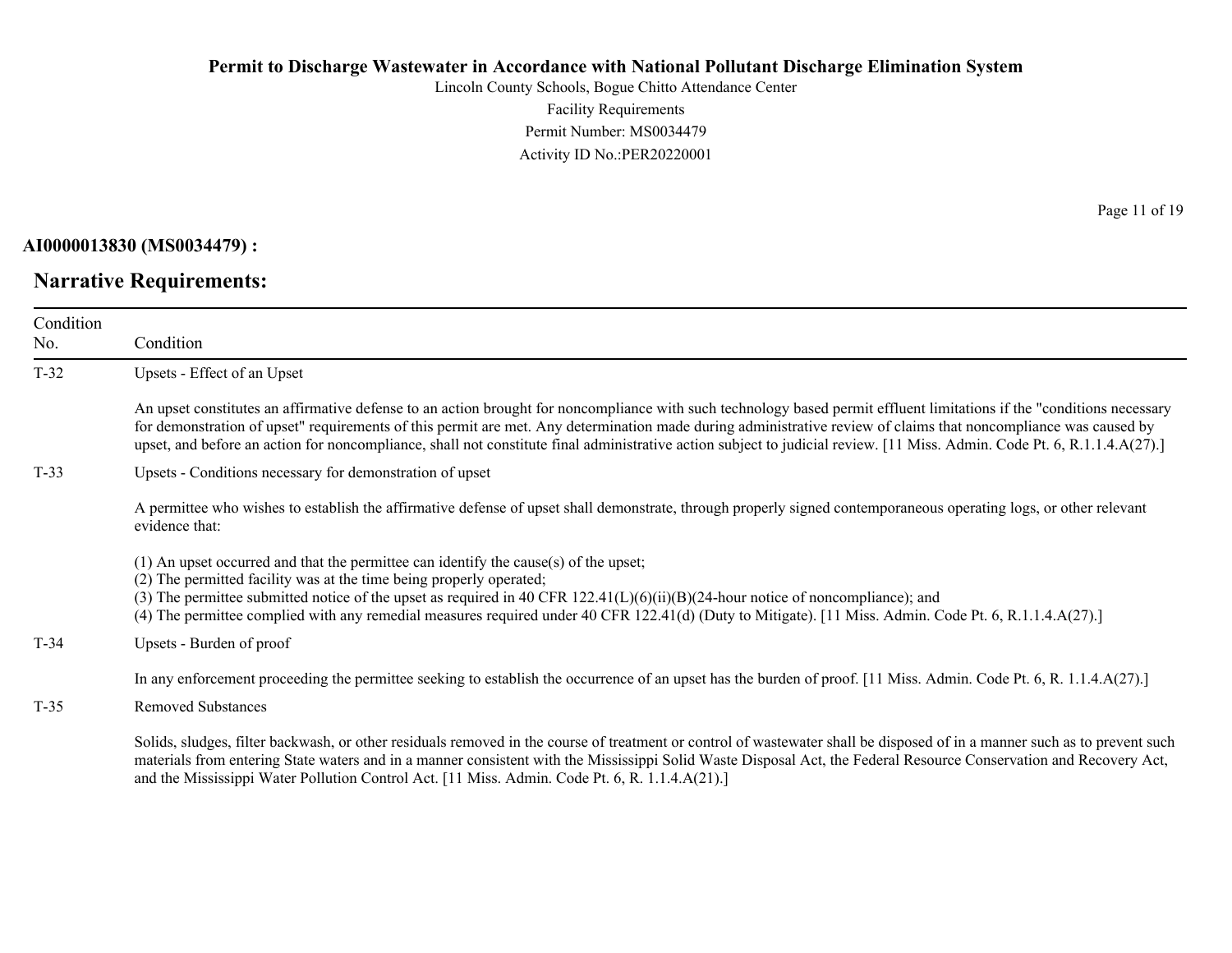Lincoln County Schools, Bogue Chitto Attendance Center Facility Requirements Permit Number: MS0034479 Activity ID No.:PER20220001

**AI0000013830 (MS0034479) :**

**Narrative Requirements:**

Page 12 of 19

| Condition<br>No. | Condition<br>Power Failures                                                                                                                                                                                                                                                                                                                                                                                                                                                                                                                                                                                                                |  |  |
|------------------|--------------------------------------------------------------------------------------------------------------------------------------------------------------------------------------------------------------------------------------------------------------------------------------------------------------------------------------------------------------------------------------------------------------------------------------------------------------------------------------------------------------------------------------------------------------------------------------------------------------------------------------------|--|--|
| $T-36$           |                                                                                                                                                                                                                                                                                                                                                                                                                                                                                                                                                                                                                                            |  |  |
|                  | If electric power is required, in order to maintain compliance with the conditions and prohibitions of the permit, the permittee shall either:                                                                                                                                                                                                                                                                                                                                                                                                                                                                                             |  |  |
|                  | (1) Provide an alternative power source to operate the wastewater control facilities; or, if such alternative power source is not in existence, and no date for its<br>implementation appears in the permit,<br>(2) Halt, reduce, or otherwise control production and/or all wastewater flows upon reduction, loss, or failure of the primary source of power to the wastewater control<br>facilities. [11 Miss. Admin. Code Pt. 6, R. 1.1.4.A(22).)]                                                                                                                                                                                      |  |  |
| $T-37$           | Inspection and Entry                                                                                                                                                                                                                                                                                                                                                                                                                                                                                                                                                                                                                       |  |  |
|                  | The permittee shall allow any authorized Commission representative to enter the permittee's premises at any reasonable time, to have access to and copy any applicable<br>records, to inspect process facilities, treatment works, monitoring methods or equipment or to take samples, as authorized by Section 49-17-21 of the Code. In the event<br>of investigation during an emergency response action, a reasonable time shall be any time of the day or night. Follow-up investigations subsequent to the conclusion of<br>the emergency event shall be conducted at reasonable times. [11 Miss. Admin. Code Pt. 6, R. 1.1.4.A(17).] |  |  |
| $T-38$           | Transfer of Ownership or Control                                                                                                                                                                                                                                                                                                                                                                                                                                                                                                                                                                                                           |  |  |
| $T-39$           | This permit is not transferable to any person without proper modification of this permit following procedures found in [11 Miss. Admin. Code Pt. 6, R. 1.1.5.C.]<br><b>Signatory Requirements</b>                                                                                                                                                                                                                                                                                                                                                                                                                                          |  |  |
|                  | All applications, reports, or information submitted to the Permit Board shall be signed and certified. [11 Miss. Admin. Code Pt. 6, R. 1.1.2.C.]                                                                                                                                                                                                                                                                                                                                                                                                                                                                                           |  |  |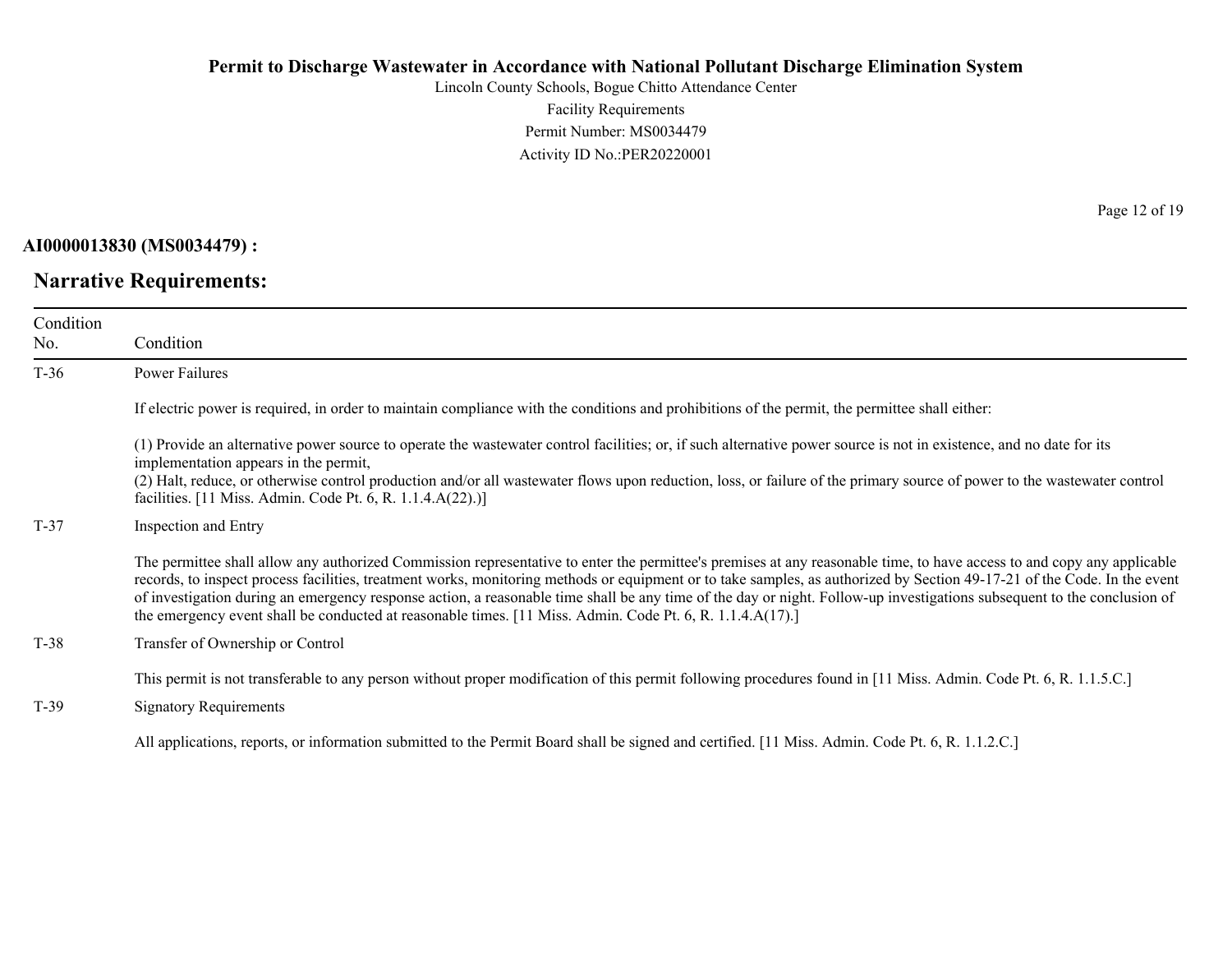Lincoln County Schools, Bogue Chitto Attendance Center Facility Requirements Permit Number: MS0034479 Activity ID No.:PER20220001

#### **AI0000013830 (MS0034479) :**

# **Narrative Requirements:**

Page 13 of 19

| Condition<br>No. | Condition                                                                                                                                                                                                                                                                                                                                                                                                                                                                                                                                                                                                                                                                                                                                                                                                                                                                                                                                                                                                                                                                                                                                      |  |
|------------------|------------------------------------------------------------------------------------------------------------------------------------------------------------------------------------------------------------------------------------------------------------------------------------------------------------------------------------------------------------------------------------------------------------------------------------------------------------------------------------------------------------------------------------------------------------------------------------------------------------------------------------------------------------------------------------------------------------------------------------------------------------------------------------------------------------------------------------------------------------------------------------------------------------------------------------------------------------------------------------------------------------------------------------------------------------------------------------------------------------------------------------------------|--|
| $T-40$           | <b>Signatory Requirements - Application Signatures</b>                                                                                                                                                                                                                                                                                                                                                                                                                                                                                                                                                                                                                                                                                                                                                                                                                                                                                                                                                                                                                                                                                         |  |
|                  | All permit applications shall be signed as follows:                                                                                                                                                                                                                                                                                                                                                                                                                                                                                                                                                                                                                                                                                                                                                                                                                                                                                                                                                                                                                                                                                            |  |
|                  | (1) For a corporation: by a responsible corporate officer. For the purpose of this Section, a responsible corporate officer means: (i) a president, secretary, treasurer or vice<br>president of the corporation in charge of a principal business function, or any other person who performs similar policy - or decision-making function for the<br>corporation, or (ii) the manager of one or more manufacturing, production, or operating facilities provided, the manager is authorized to make management decisions<br>which govern the operation of the regulated facility including having the explicit or implicit duty of making major capital investment recommendations, and initiating<br>and directing other comprehensive measures to assure long term environmental compliance with environmental laws and regulations; the manager can ensure that the<br>necessary systems are established or actions taken to gather complete and accurate information for permit application requirements; and where authority to sign<br>documents has been assigned or delegated to the manager in accordance with corporate procedures. |  |
|                  | (2) For a partnership or sole proprietorship: by a general partner or the proprietor, respectively; or                                                                                                                                                                                                                                                                                                                                                                                                                                                                                                                                                                                                                                                                                                                                                                                                                                                                                                                                                                                                                                         |  |
| $T-41$           | (3) For a municipality, State, Federal, or other public agency: by either a principal executive officer or ranking elected official. [11 Miss. Admin. Code Pt. 6, R. 1.1.2.C.]<br>Signatory Requirements - Reports and Other Information                                                                                                                                                                                                                                                                                                                                                                                                                                                                                                                                                                                                                                                                                                                                                                                                                                                                                                       |  |
|                  | All reports required by the permit and other information requested by the Permit Board shall be signed by a person described by the application signature requirements<br>in this permit or by a duly authorized representative of that person. A person is a duly authorized representative only if:                                                                                                                                                                                                                                                                                                                                                                                                                                                                                                                                                                                                                                                                                                                                                                                                                                          |  |
|                  | (1) The authorization is made in writing by a person described by the application signature requirements;<br>(2) The authorization specifies either an individual or a position having responsibility for the overall operation of the regulated facility or activity, such as the position of<br>plant manager, operator of a well or a well field, superintendent, position having overall responsibility for environmental matters for the company. (A duly authorized<br>representative may thus be either a named individual or any individual occupying a named position.): and                                                                                                                                                                                                                                                                                                                                                                                                                                                                                                                                                          |  |

representative may thus be either a named individual or any individual occupying a named position.); and

(3) The written authorization is submitted to the Permit Board. [11 Miss. Admin. Code Pt. 6, R. 1.1.2.C.]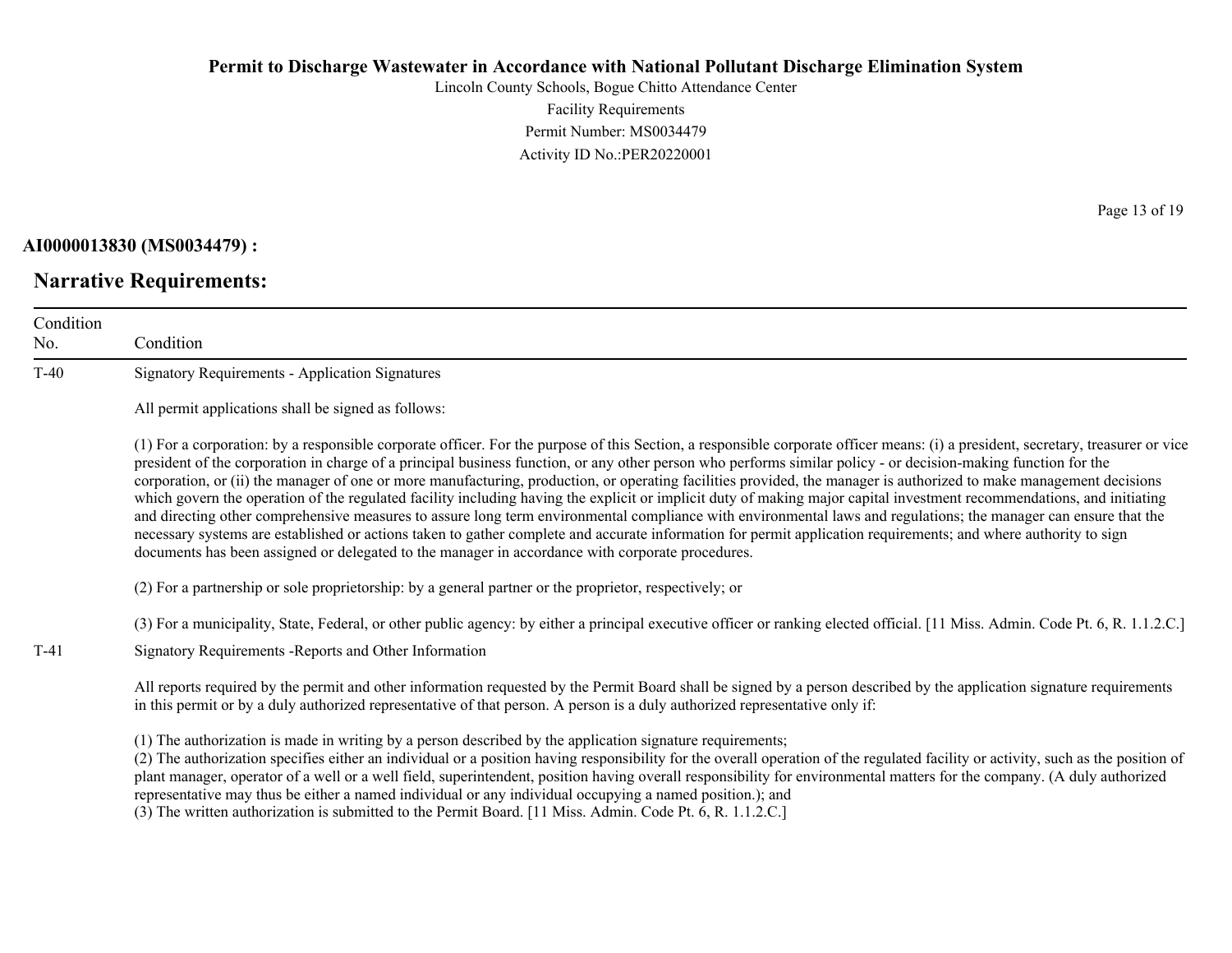Lincoln County Schools, Bogue Chitto Attendance Center Facility Requirements Permit Number: MS0034479 Activity ID No.:PER20220001

## **AI0000013830 (MS0034479) :**

# **Narrative Requirements:**

Page 14 of 19

| Condition<br>No. | Condition                                                                                                                                                                                                                                                                                                                                                                                                                                                                                                                                                                                                                                                                                                                |  |
|------------------|--------------------------------------------------------------------------------------------------------------------------------------------------------------------------------------------------------------------------------------------------------------------------------------------------------------------------------------------------------------------------------------------------------------------------------------------------------------------------------------------------------------------------------------------------------------------------------------------------------------------------------------------------------------------------------------------------------------------------|--|
| $T-42$           | Signatory Requirements - Changes to Authorization                                                                                                                                                                                                                                                                                                                                                                                                                                                                                                                                                                                                                                                                        |  |
|                  | If an authorization under the signatory requirements of this permit is no longer accurate because a different individual or position has responsibility for the overall<br>operation of the facility, a new authorization satisfying the signatory requirements of this permit must be submitted to the Permit Board prior to or together with any<br>reports, information, or applications. [11 Miss. Admin. Code Pt. 6, R. 1.1.2.C.]                                                                                                                                                                                                                                                                                   |  |
| $T-43$           | <b>Signatory Requirements - Certification</b>                                                                                                                                                                                                                                                                                                                                                                                                                                                                                                                                                                                                                                                                            |  |
|                  | Any person signing a document under the signatory requirements stated in this permit shall make the following certification:                                                                                                                                                                                                                                                                                                                                                                                                                                                                                                                                                                                             |  |
|                  | "I certify under penalty of law that this document and all attachments were prepared under the direction or supervision in accordance with a system designed to assure<br>that qualified personnel properly gather and evaluate the information submitted. Based on my inquiry of the person or persons who manage the system, or those persons<br>directly responsible for gathering the information, the information submitted is, to the best of my knowledge and belief, true, accurate, and complete. I am aware that<br>there are significant penalties for submitting false information, including the possibility of fine and imprisonment for knowing violations." [11 Miss. Admin. Code Pt. 6,<br>R. 1.1.2.C.] |  |
| $T-44$           | Availability of Records<br>Except for information deemed to be confidential under the Mississippi Code Ann. 49-17-39 and 40 CFR 123.41, file information relating to this permit shall be made<br>available for public inspection and copying during normal business hours at the office of the Department of Environmental Quality in Jackson, Mississippi. Written<br>request must be provided in accordance with policies developed by the Commission and must state, specifically, records proposed for review, date proposed for review<br>and copying requirements. [11 Miss. Admin. Code Pt. 6, R. 1.1.3.E.]                                                                                                      |  |
| $T-45$           | Duty to Provide Information                                                                                                                                                                                                                                                                                                                                                                                                                                                                                                                                                                                                                                                                                              |  |
|                  | The permittee shall furnish to the Permit Board within a reasonable time any relevant information which the Permit Board may request to determine whether cause<br>exists for modifying, revoking and reissuing, or terminating the permit, or to determine compliance with the permit. The permittee shall also furnish to the Permit Board<br>upon request, copies of records required to be kept by the permit. [11 Miss. Admin. Code Pt. 6, R. 1.1.4.A(16).]                                                                                                                                                                                                                                                         |  |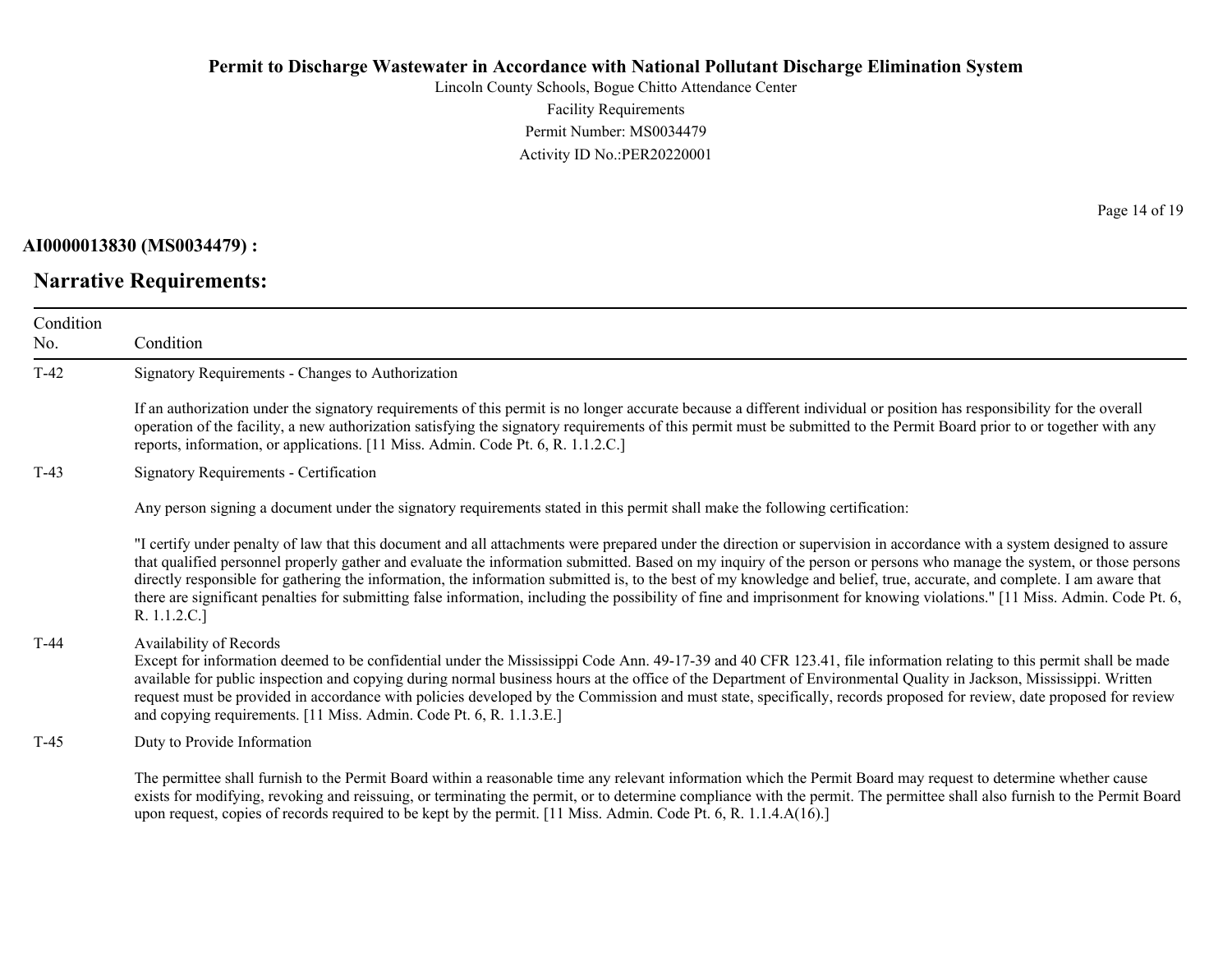Lincoln County Schools, Bogue Chitto Attendance Center Facility Requirements Permit Number: MS0034479 Activity ID No.:PER20220001

**AI0000013830 (MS0034479) :**

# **Narrative Requirements:**

Page 15 of 19

| Condition<br>No. | Condition                                                                                                                                                                                                                                                                                                                                                                                                                                                                                                                                                                                                                                                                            |  |
|------------------|--------------------------------------------------------------------------------------------------------------------------------------------------------------------------------------------------------------------------------------------------------------------------------------------------------------------------------------------------------------------------------------------------------------------------------------------------------------------------------------------------------------------------------------------------------------------------------------------------------------------------------------------------------------------------------------|--|
| $T-46$           | <b>Toxic Pollutants</b>                                                                                                                                                                                                                                                                                                                                                                                                                                                                                                                                                                                                                                                              |  |
|                  | The permittee shall comply with any toxic effluent standard or prohibition (including any schedule of compliance specified in such effluent standard or prohibition)<br>established under Section 307(a) of the Federal Water Pollution Control Act. [11 Miss. Admin. Code Pt. 6, R. 1.1.4.A(26).]                                                                                                                                                                                                                                                                                                                                                                                   |  |
| $T-47$           | Toxic Pollutants Notification Requirements                                                                                                                                                                                                                                                                                                                                                                                                                                                                                                                                                                                                                                           |  |
|                  | The permittee shall comply with the applicable provisions of 40 CFR 122.42. [11 Miss. Admin. Code Pt. 6, R. 1.1.4.A(26).]                                                                                                                                                                                                                                                                                                                                                                                                                                                                                                                                                            |  |
| $T-48$           | Civil and Criminal Liability                                                                                                                                                                                                                                                                                                                                                                                                                                                                                                                                                                                                                                                         |  |
|                  | (1) Any person who violates a term, condition or schedule of compliance contained within this permit or the Mississippi Water Pollution Control Law is subject to the<br>actions defined by law.<br>(2) Except as provided in permit conditions on "Bypassing" and "Upsets", nothing in this permit shall be construed to relieve the permittee from civil or criminal<br>penalties for noncompliance.<br>(3) It shall not be the defense of the permittee in an enforcement action that it would have been necessary to halt or reduce the permitted activity in order to maintain<br>compliance with the conditions of this permit. [11 Miss. Admin. Code Pt. 6, R. 1.1.4.A(24).)] |  |
| $T-49$           | Oil and Hazardous Substance Liability                                                                                                                                                                                                                                                                                                                                                                                                                                                                                                                                                                                                                                                |  |
|                  | Nothing in this permit shall be construed to preclude the institution of any legal action or relieve the permittee from any responsibilities, liabilities, or penalties to which<br>the permittee is or may be subject to under Section 311 of the Federal Water Pollution Control Act and applicable provisions under Mississippi Law pertaining to<br>transportation, storage, treatment, or spillage of oil or hazardous substances. [11 Miss. Admin. Code Pt. 6, R. 1.1.4.A(23).]                                                                                                                                                                                                |  |
| $T-50$           | Property Rights                                                                                                                                                                                                                                                                                                                                                                                                                                                                                                                                                                                                                                                                      |  |
|                  | The issuance of this permit does not convey any property rights in either real or personal property, or any exclusive privileges, nor does it authorize any injury to private<br>property or any invasion of personal rights, nor any infringement of Federal, State, or local laws or regulations. [11 Miss. Admin. Code Pt. 6, R. 1.1.5.                                                                                                                                                                                                                                                                                                                                           |  |

E.]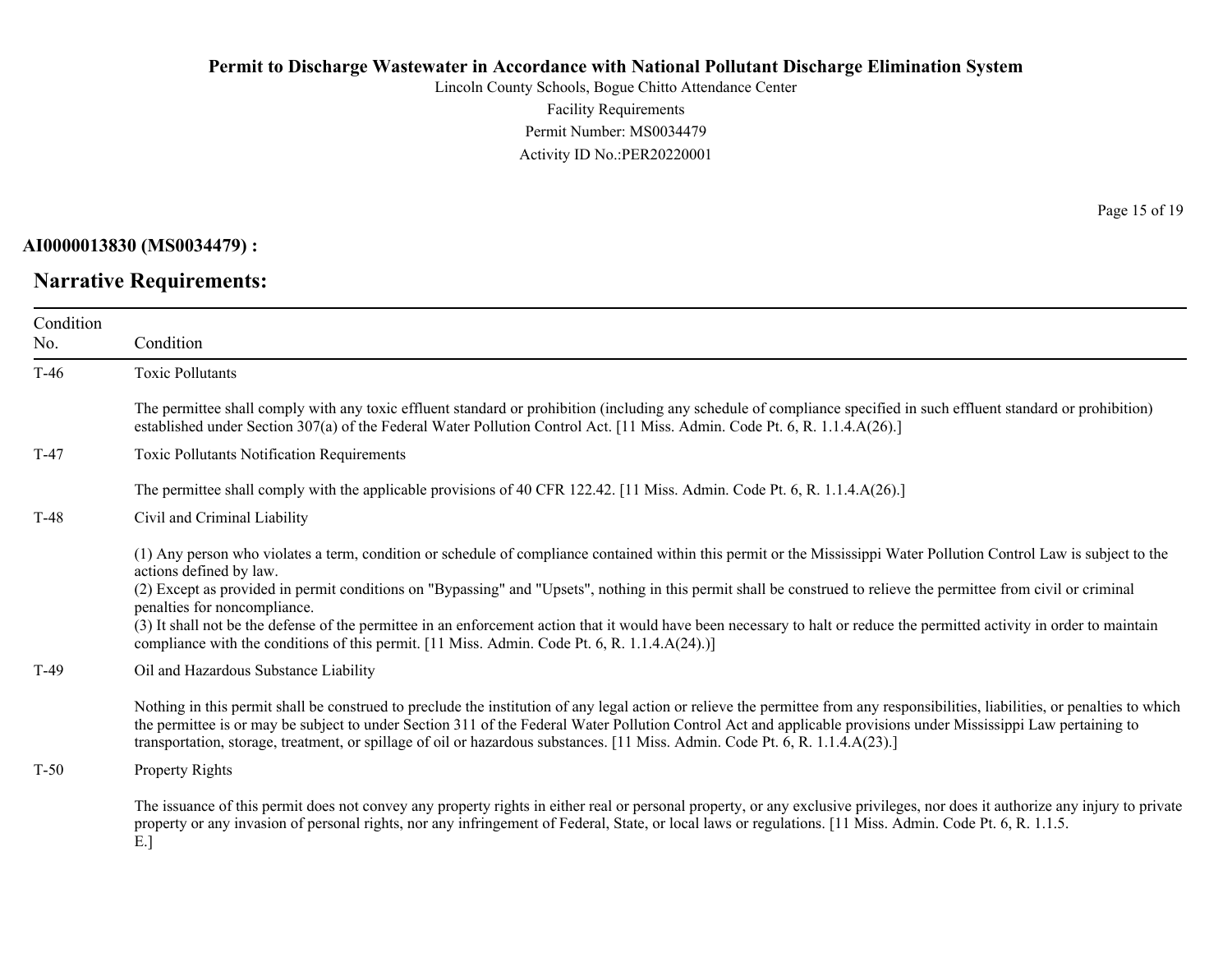Lincoln County Schools, Bogue Chitto Attendance Center Facility Requirements Permit Number: MS0034479 Activity ID No.:PER20220001

**AI0000013830 (MS0034479) :**

T-51 Severability

Condition No.

## **Narrative Requirements:**

Condition

The provisions of this permit are severable. If any provision of this permit, or the application of any provision of this permit to any circumstances, is challenged or held

invalid, the validity of the remaining permit provisions and/or portions thereof or their application to other persons or sets of circumstances, shall not be affected thereby. [11 Miss. Admin. Code Pt. 6, R. 1.1.4.A(25).]

#### T-52 Protection of Confidential Information

(1) Pursuant to Miss. Code Ann. ' 49-17-39 and 40 CFR 123.41, the Permit Board shall make available to the public all information contained on any form and all public comments on such information. Effluent data and information concerning air or water quality shall also be made available to the public. Information that is determined by the Commission to be trade secrets shall not be disclosed to the public without prior consent of the source of such information. When a claim of confidentiality is made by a person in accordance with the provisions of Miss. Code Ann. ' 49-17-39, a recommendation on the questions of confidentiality shall be made by the Commission and forwarded to the Regional Administrator (or his/her designee) of EPA for his concurrence in such determination of confidentiality. [11 Miss. Admin. Code Pt. 6, R. 1.1.3.F.]

#### T-53 Protection of Confidential Information- continued

(2) A copy of a State, UIC, or NPDES permit application, public notice, fact sheet, draft permit and other forms relating thereto, including written public comment and other reports, files and information relating to the application not classified as confidential information by the Commission pursuant to part (1) of this requirement, shall be available for public inspection and copying during normal business hours at the office of the Department in Jackson, Mississippi. [11 Miss. Admin. Code Pt. 6, R. 1.1.3.F.]

Page 16 of 19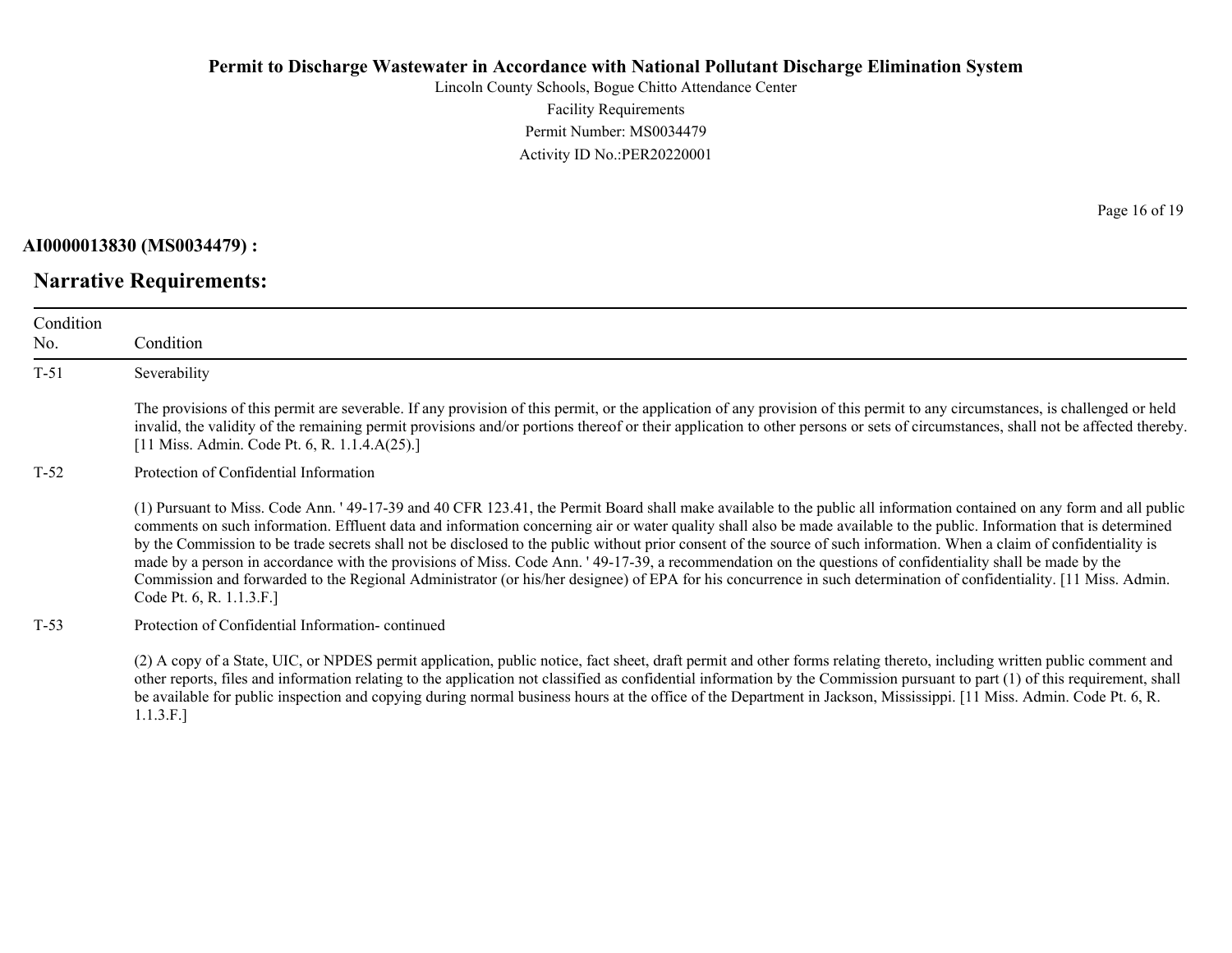Lincoln County Schools, Bogue Chitto Attendance Center Facility Requirements Permit Number: MS0034479 Activity ID No.:PER20220001

**AI0000013830 (MS0034479) :**

Condition No.

**Narrative Requirements:**

Condition

T-54 Protection of Confidential Information- continued (3) Upon determination by the Commission that information submitted by a permit applicant is entitled to protection against disclosure as trade secrets, the information shall be so labeled and otherwise handled as confidential. Copies of the information and a notice of the Commission's action shall be forwarded to the Regional Administrator (or his/her designee). In making its determination of entitlement to protection as a trade secret, the Commission shall follow the procedure set forth in Miss. Code Ann. ' 49-17-39. In the event the Commission denies the claim of confidentiality, the applicant shall have, upon notification thereof, the right to appeal the Commission's determination in the same manner provided for other orders of the Commission. No disclosure, except to EPA, shall be allowed until any appeal from the

T-55 Spill Prevention and Best Management Plans

Any permittee which has above ground bulk storage capacity, of more than 1320 gallons or any single container with a capacity greater than 660 gallons, of materials and/or liquids (including but not limited to, all raw, finished and/or waste material) with chronic or acute potential for pollution impact on waters of the State and not subject to Mississippi Hazardous Waste Management Regulations or 40 CFR 112 (Oil Pollution Prevention) regulations shall provide secondary containment as found in 40 CFR 112 or equivalent protective measures such as trenches or waterways which would conduct any tank releases to a permitted treatment system or sufficient equalization or treatment capacity needed to prevent chronic/acute pollution impact. [11 Miss. Admin. Code Pt. 6, R. 1.1.4.A(12)(a).]

T-56 Reopener Clause

This permit shall be modified, or alternately, revoked and reissued, to comply with any applicable effluent standard, limitation or storm water regulation issued or approved under Section  $301(b)(2)(C)$ , and  $(D)$ ,  $304(b)(2)$ ,  $307(a)(2)$  and  $402(p)$  of the Federal Water Pollution Control Act if the effluent standard, limitation or regulation so issued or approved:

1. Contains different conditions or is otherwise more stringent than any effluent limitation in the permit; or

determination of the Commission is completed. [11 Miss. Admin. Code Pt. 6, R. 1.1.3.F.]

2. Controls any pollutant not limited in the permit.

3. This permit shall be modified to reflect any additional or otherwise more stringent limitations and additional monitoring as determined to be necessary by the results of a Completed TMDL. [11 Miss. Admin. Code Pt. 6, R. 1.1.4.F(1).]

Page 17 of 19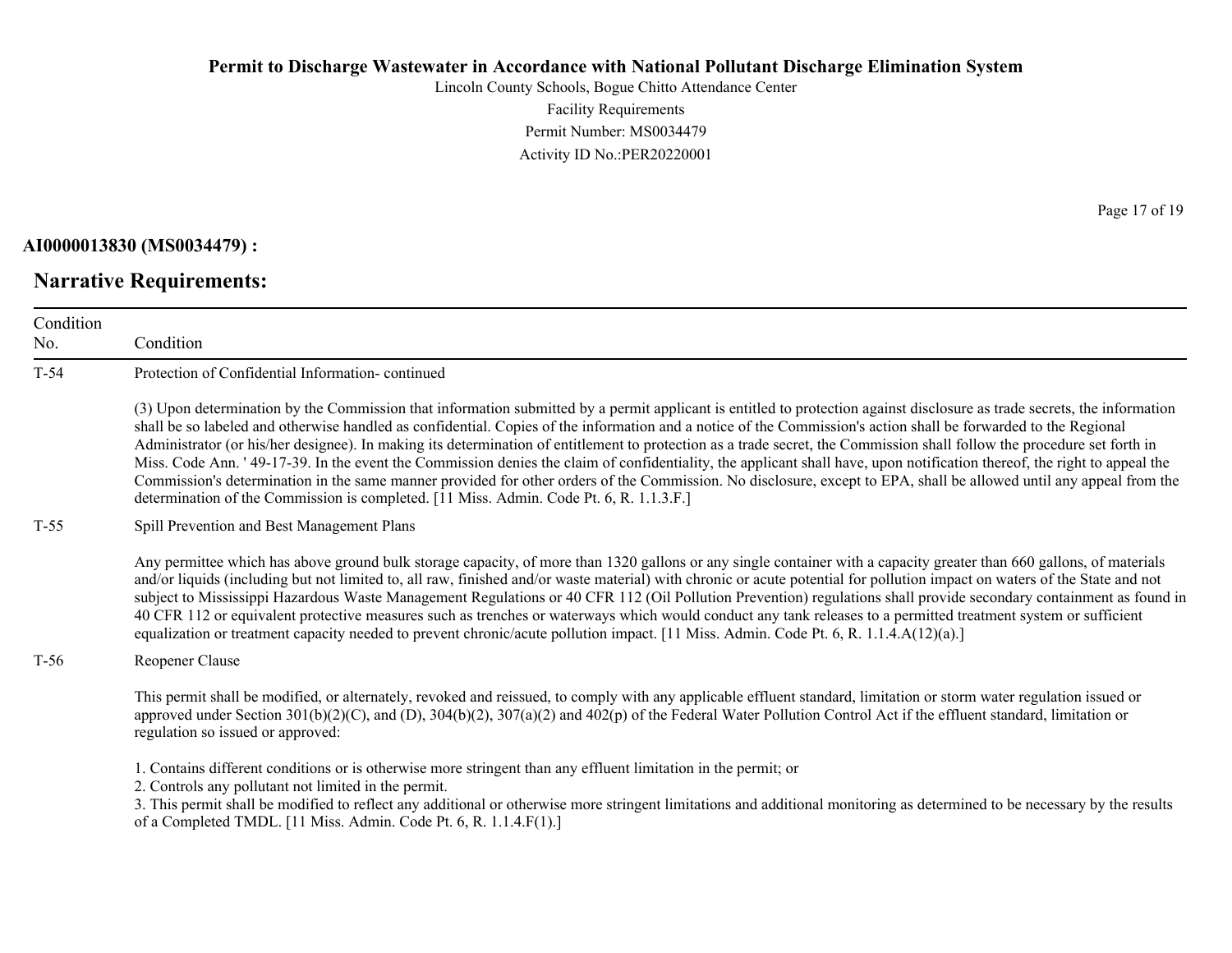Lincoln County Schools, Bogue Chitto Attendance Center Facility Requirements Permit Number: MS0034479 Activity ID No.:PER20220001

**AI0000013830 (MS0034479) :**

## **Narrative Requirements:**

Condition No. Condition T-57 Closure Requirements Should the permittee decide to permanently close and abandon the premises upon which it operates, it shall provide a Closure Plan to the Permit Board no later than 90 days prior to doing so. This Closure Plan shall address how and when all manufactured products, by-products, raw materials, stored chemicals, and solid and liquid waste and residues will be removed from the premises or permanently disposed of on site such that no potential environmental hazard to the waters of the State will be presented. Closure plan(s) submitted to and approved by Mississippi Department of Environmental Quality for compliance with other environmental regulations will satisfy the closure requirements for those items specifically addressed in the closure plan(s) as long as the closure does not present a potential for environmental hazard to waters of the State. [11 Miss. Admin. Code Pt. 6, R. 1.1.4.A(11).]

#### T-58 Permit Actions

The permit may be modified, revoked and reissued, or terminated for cause. The filing of a request by the permittee for a permit modification, revocation and reissuance, or termination, or a modification of planned changes or anticipated noncompliance, does not stay any permit condition. [11 Miss. Admin. Code Pt. 6, R. 1.1.5.C(5).]

Page 18 of 19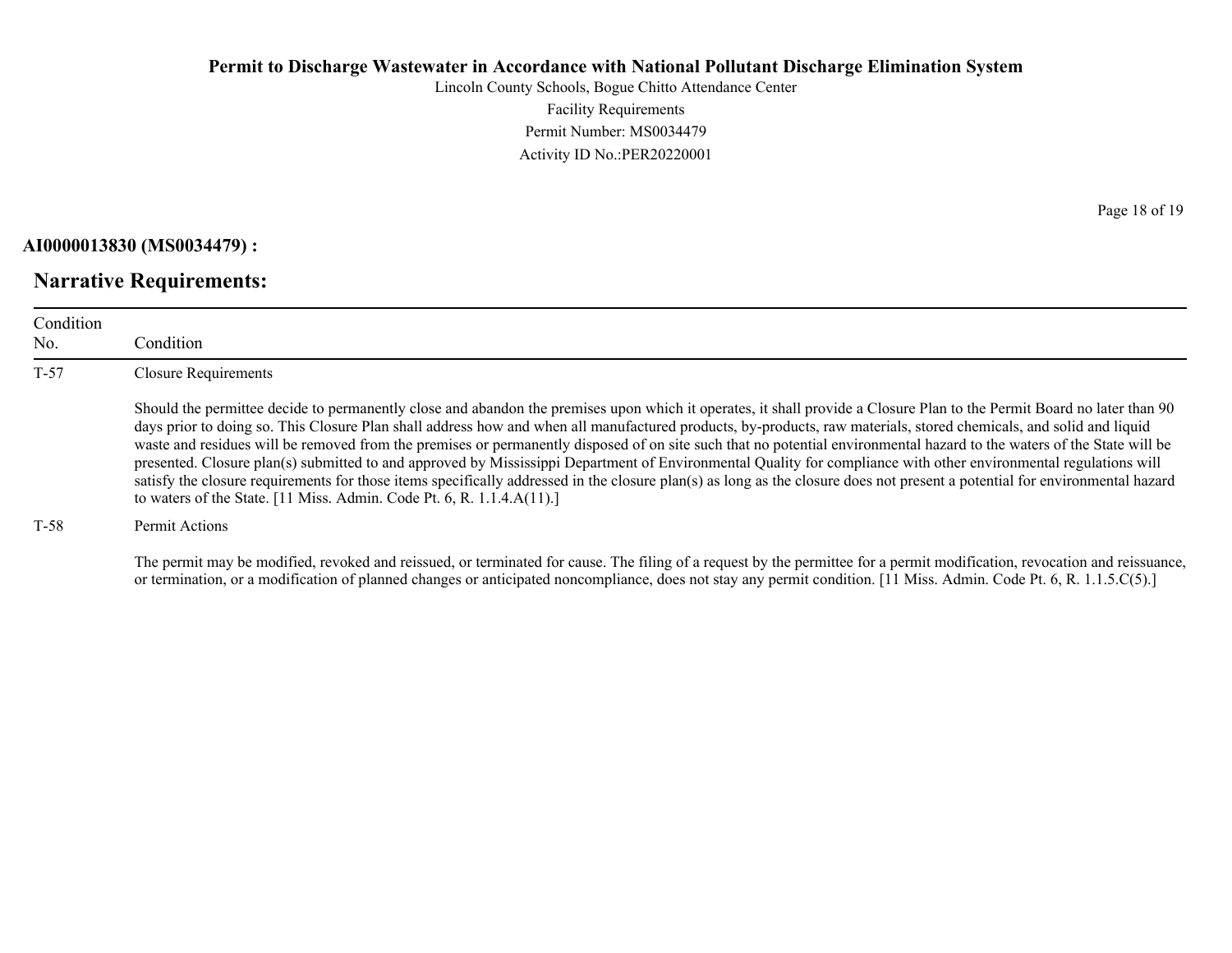Lincoln County Schools, Bogue Chitto Attendance Center Facility Requirements Permit Number: MS0034479 Activity ID No.:PER20220001

### **RPNT0000000001 (MS0034479-001) Outfall 001 (Domestic Wastewater):**

## **Submittal/Action Requirements:**

| Condition<br>No. | Condition                                                                                                                                                                                      |
|------------------|------------------------------------------------------------------------------------------------------------------------------------------------------------------------------------------------|
| $S-1$            | The Permittee shall submit analytical results on an annual Discharge Monitoring Report (DMR): Due annually by the 28th of January. [11 Miss. Admin. Code Pt. 6, Ch.<br>1, Subch. 1. IV.A(15)c] |

Page 19 of 19